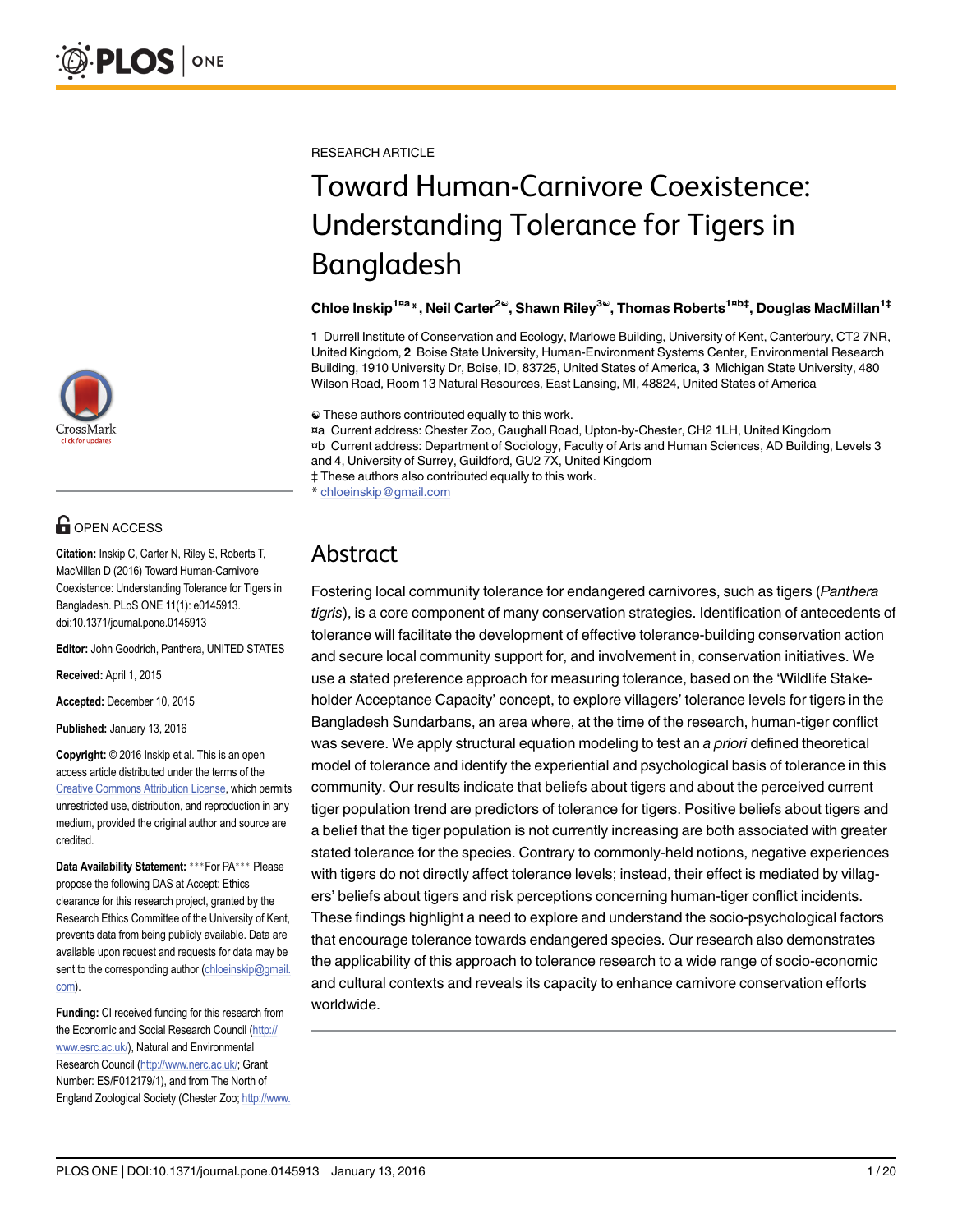<span id="page-1-0"></span>

#### [chesterzoo.org/conservation-and-research/field-](http://www.chesterzoo.org/conservation-and-research/field-conservation)

[conservation](http://www.chesterzoo.org/conservation-and-research/field-conservation); no grant number). Funds to cover the publication fees for this paper were provided via SR by Michigan State University's Partnership for Ecosystem Research and via NC by Boise State University (NSF award number IIA-1301792 from the NSF Idaho EPSCoR Program and the National Science Foundation). The funders of the research had no role in study design, data collection and analysis, decision to publish, or preparation of the manuscript.

Competing Interests: The authors have declared that no competing interests exist.

#### Introduction

Across increasingly human-dominated landscapes, fostering local community tolerance for wildlife is a core component of conservation strategies for many endangered species  $[1-4]$  $[1-4]$  $[1-4]$  $[1-4]$ . Tolerance can be defined as the "passive acceptance of a wildlife population", whereas intolerance is usually considered to have both attitudinal (e.g. attitudes towards a species or judgments concerning conservation actions) and overt behavioural (e.g. behaviours intended to kill ani-mals or reduce population size) components [\[1](#page-16-0)]. Based on this definition of tolerance, we use the terms 'acceptance' and 'tolerance' synonymously throughout the paper.

Large carnivores which (are perceived to) present a threat to people, livestock, pets or game species are particularly likely to engender low levels of tolerance in local communities [[5,6\]](#page-16-0). Such intolerance for carnivores, manifest most obviously in lethal control practices, long has been associated with species' population declines and extinctions  $[7,8]$  $[7,8]$ . Building community tolerance for large carnivores therefore is key to carnivore persistence, yet presents a persistent challenge worldwide for effective conservation [\[3,9\]](#page-16-0).

At a local level, identifying antecedents of tolerance for endangered carnivores will be instrumental in achieving species conservation goals. Doing so facilitates the development of practices that promote tolerance in local communities and build support for, or involvement in, conservation initiatives  $[4,10,11]$  $[4,10,11]$ . Consequently, conservationists may be able to mobilise valuable social capital for the good of carnivore conservation [\[12,](#page-16-0)[13](#page-17-0)]. Furthermore, raising or maintaining tolerance will also reduce the likelihood of discord between local communities and groups focused on securing carnivore population presence, a factor which commonly impedes conservation success  $[14,15]$  $[14,15]$  $[14,15]$ .

Previous research findings suggest that, in line with well-established theories concerning attitudes and behaviours (e.g. the Theory of Planned Behaviour  $[16,17]$  $[16,17]$ ), tolerance is shaped by multiple socio-psychological factors. Of particular importance are perceived risks and benefits associated with species' presence  $[4,18-20]$  $[4,18-20]$  $[4,18-20]$  $[4,18-20]$ . Research also suggests certain factors can indirectly affect tolerance via mediating variables  $[4,20,21]$  $[4,20,21]$  $[4,20,21]$ . For example, the effect of 'stakeholder identification' (i.e. the social group with which people aligned themselves) on the acceptance of lethal control of wolves (Canis lupus) was mediated by psychological factors such as beliefs about impacts created by wolves and attitudes towards wolves  $[21]$ . Similarly, a four-tier tolerance hierarchy for black bears (Ursus americanus) has been identified, in which perceived personal ability to control risks from bears and a belief that the wildlife managing agency shared one's own values, influenced trust in the management agency; in turn, trust influenced the perceived risks and benefits associated with bears which, in turn, influenced tolerance of bears [\[20\]](#page-17-0).

Although tolerance and its antecedents are complex, methods used to build an understanding of tolerance need not be. Simple, reliable measures of tolerance can be especially useful for large carnivore conservation as the most pressing conservation challenges associated with these species often occur in areas where illiteracy is high and numeracy is low. We show how a simple measure of tolerance based on the Wildlife Stakeholder Acceptance Capacity concept [[22](#page-17-0)–[24\]](#page-17-0) can be used to improve understanding of tolerance. More specifically, we combine a theoretical model of tolerance (which builds upon the growing literature on human attitudes towards wildlife [[6,](#page-16-0)[25](#page-17-0)–[31](#page-17-0)]) and structural equation modelling (SEM)–a statistical approach better suited to the analysis of hierarchical data sets than more commonly applied multivariate regression models [[32\]](#page-17-0)–to assess local communities' tolerance for tigers in the Bangladesh Sundarbans. We also identify factors directly and indirectly associated with tolerance in this landscape. With this research we demonstrate applicability of a stated preference approach to tolerance research in a wide range of socioeconomic contexts and reveal its capacity to enhance carnivore conservation efforts through the identification of factors important for increasing community tolerance of local species.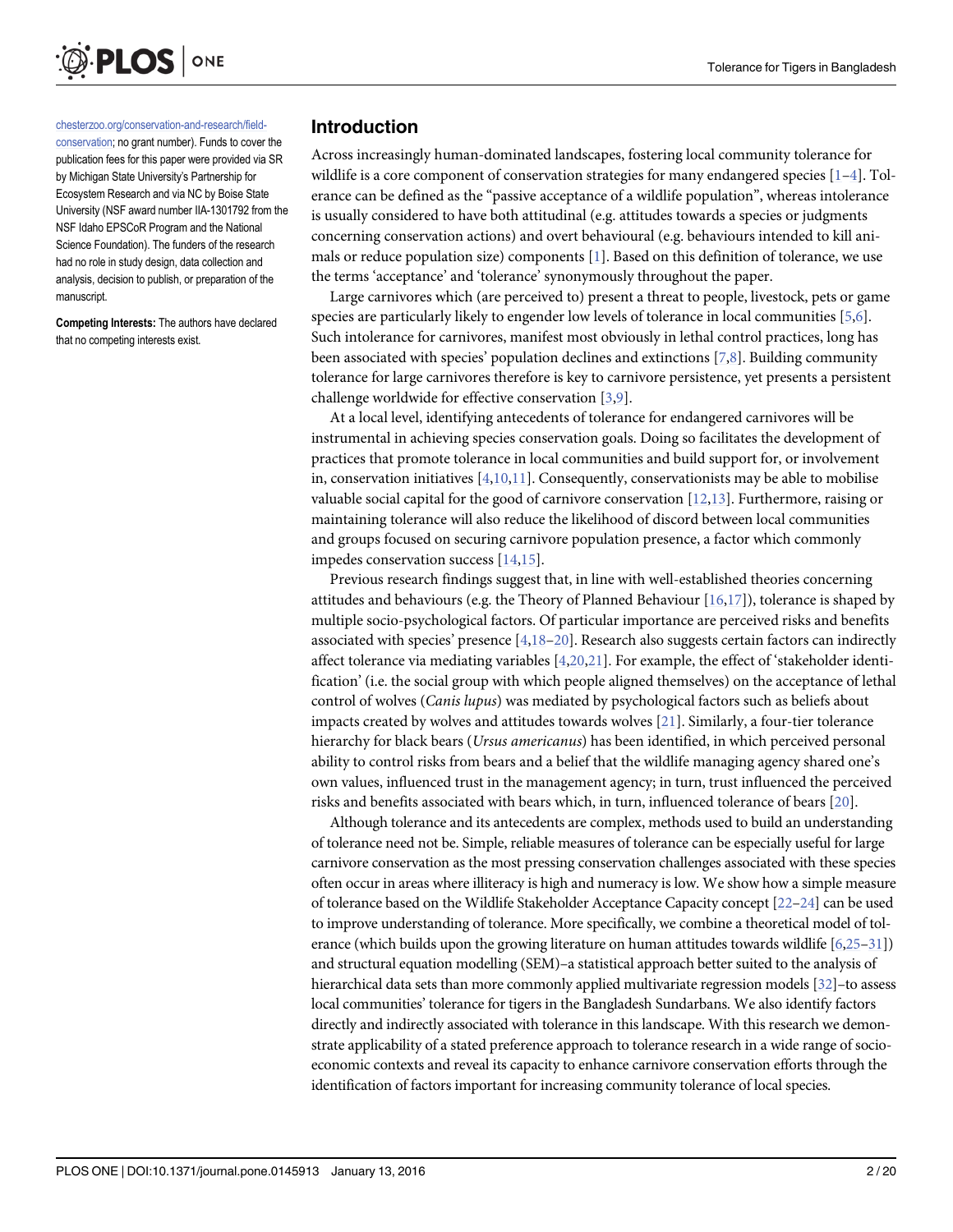# <span id="page-2-0"></span>Tolerance for Tigers: A Theoretical Model

Stated preferences for future wildlife population size provide a simple means of establishing human tolerance for wildlife populations  $[4,24]$  $[4,24]$  $[4,24]$  $[4,24]$ . To measure tolerance for tigers in the Sundarbans, we assessed people's stated preferences for the future tiger population size, relative to the current (perceived) population size [[22](#page-17-0)]. We explored the experiential and psychological basis of tolerance for tigers in the Sundarbans by testing empirically a number of hypotheses derived from socio-psychological theory, risk theory and the existing wildlife tolerance literature [\(Fig 1\)](#page-3-0). The six hypotheses tested were:

- 1. Tiger-related experiences influence beliefs about tigers and about the current local tiger population trend. As beliefs about an object or issue form as a result of both direct and indirect (e.g. information received from friends, relatives, the media etc  $[10,17]$  $[10,17]$  $[10,17]$ ) personal experiences, we hypothesise that negative tiger-related experiences will affect negatively beliefs about tigers and the current tiger population trend [\[33](#page-17-0)]. In this context, a belief that the tiger population is decreasing is favourable (a positive belief) while a belief that the tiger population is increasing is unfavourable (a negative belief).
- 2. Tiger-related experiences influence perceptions of the risk that tigers present to people and livestock. Research indicates that experience of a given risk (e.g. disease) can influence perceptions of that particular risk  $[34]$  $[34]$  and studies of perceived risks from wildlife have also found that negative experiences with a species heighten perceived risk associated with that species  $[35-37]$  $[35-37]$  $[35-37]$ . There are two facets to such risk perceptions: cognitive risk perception reflects the perceived probability of a detrimental event occurring, while affective risk perception reflects emotional responses to a risk (e.g. concern or worry about a detrimental event occurring [[38](#page-17-0)]). We therefore hypothesize that direct and indirect negative experiences with tigers will increase both cognitive and affective tiger-related risk perceptions.
- 3. Beliefs about tigers and the tiger population trend influence tiger-related risk perceptions. Concern about human-black bear interactions was attenuated by beliefs about the benefits from wildlife [[36\]](#page-17-0). Similarly, in Nepal, both cognitive and affective tiger-related risk perceptions were influenced by beliefs about the beneficial and undesirable attributes of tigers, and beliefs about vulnerability to tiger-related risks [\[4\]](#page-16-0). Consequently, we hypothesize that positive beliefs about tigers and a belief that the tiger population is not currently increasing will reduce tiger-related risk perceptions.
- 4. Beliefs about tigers and the tiger population trend influence tolerance for tigers. In communities around Chitwan National Park, Nepal, people who associated tigers with beneficial attributes were more likely to support an increase in the local tiger population  $[4]$  $[4]$  $[4]$ . Beliefs about the current population trend of a species can also influence acceptance of a species, with people having lower tolerance for species perceived to have large or increasing populations compared to small or decreasing populations [[30,33\]](#page-17-0). We therefore hypothesize that positive beliefs about tigers and the tiger population trend will positively affect tolerance.
- 5. Tiger-related risk perceptions influence tolerance for tigers. Psychometric studies of risk suggest that when perceived risks are greater, people feel more strongly that the risk should be reduced [[39](#page-17-0)]. Correspondingly, people who felt more at risk from pumas (Puma conco-lor) were in favour of the puma population decreasing [[19\]](#page-17-0). We hypothesize that the lower the perceived risk of attacks on people and livestock, the greater the tolerance for tigers in the Sundarbans.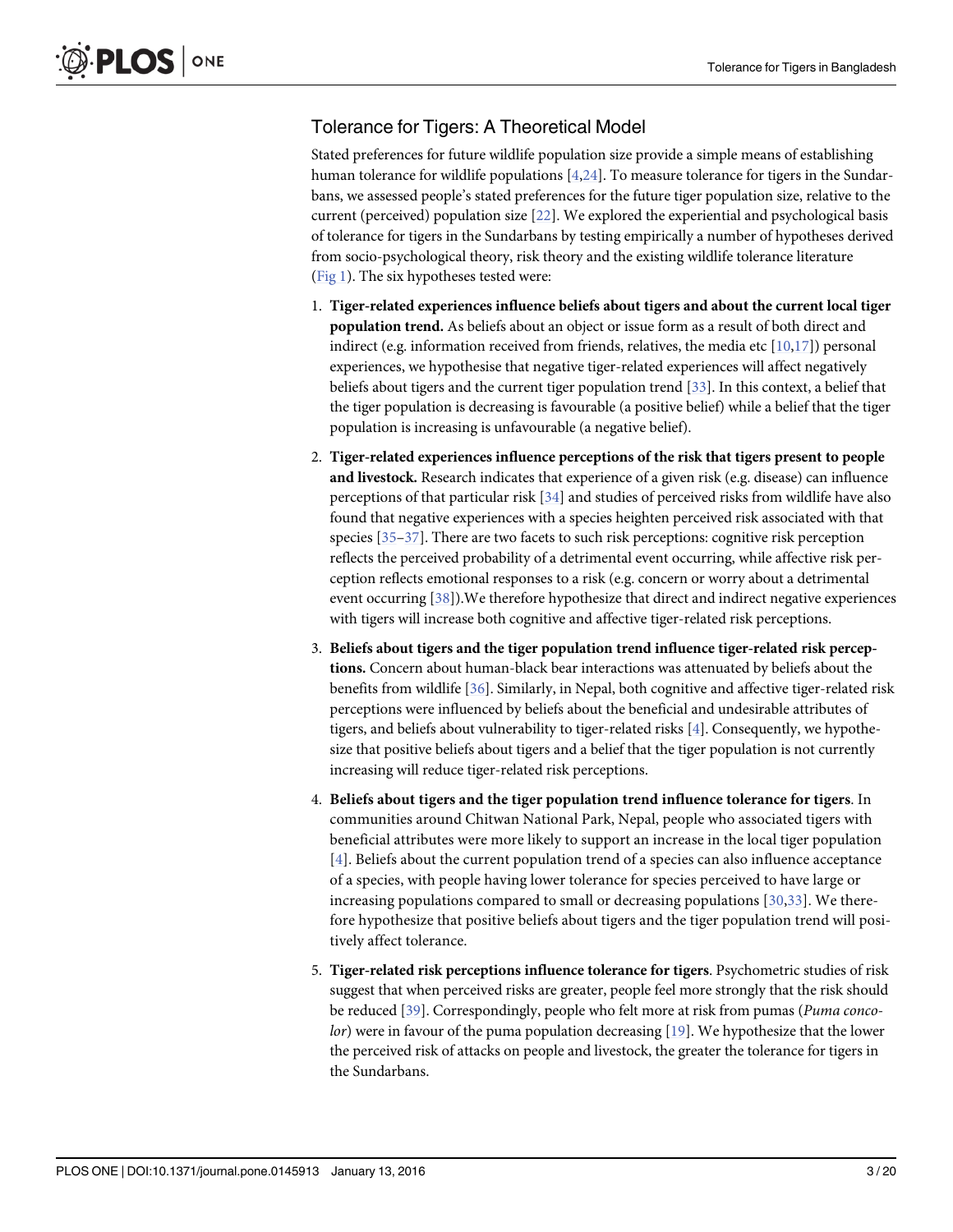

[Fig 1. T](#page-2-0)heoretical tolerance model. Black arrows represent the hypothesized direct relationships between experience, psychological variables and tolerance for tigers tested in the paper. Black dotted arrow represents the hypothesized indirect effect of experience on tolerance for tigers. Grey boxes (H1-6) identify each of the hypotheses described in the text and tested in our model. Grey dashed arrows represent how knowledge of the antecedents of tolerance can be applied to improve tiger conservation strategies.

doi:10.1371/journal.pone.0145913.g001

<span id="page-3-0"></span>PLOS | ONE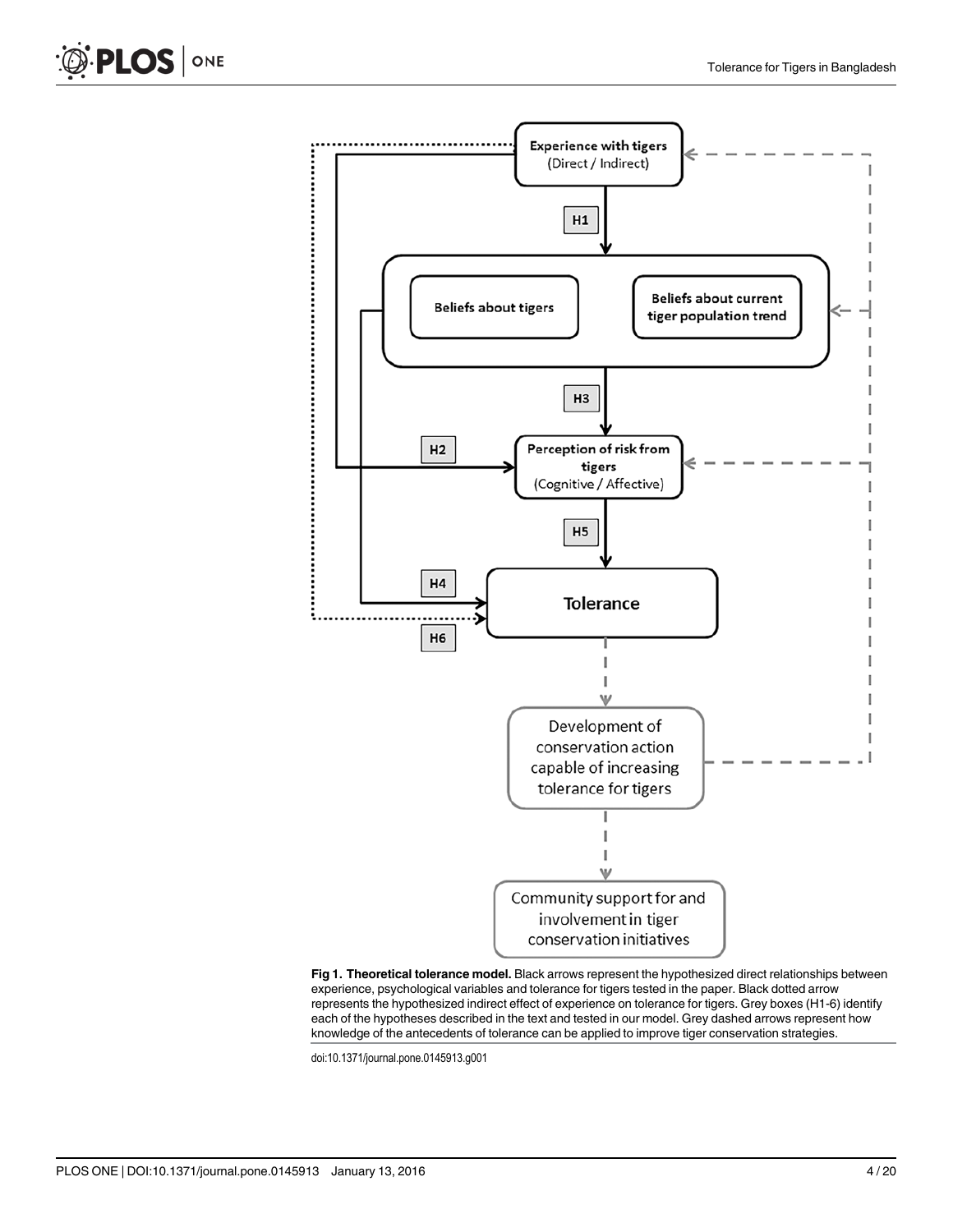<span id="page-4-0"></span>



- **TK Villages**
- **Additional Piloting Villages**
- **Survey Villages**



#### **Sundarbans Ranges**

| Satkhira                 |
|--------------------------|
| Khulna                   |
| Chandpai                 |
| Sarankhola               |
| <b>Border 'Upazilas'</b> |



Fig 2. Map of study area and study villages. The location of the six case study villages, including the two villages where stray tigers were killed in 2010 (TK villages), additional piloting villages (initial piloting was carried out in case study villages), and the 10 questionnaire survey villages are shown. The eight 'upazilas' (sub-districts) which border the Sundarbans are delineated as are the three wildlife sanctuaries within the Sundarbans which comprise a UNESCO World Heritage Site. The four Sundarbans ranges (Forest Department administrative units) are shown; the West Forest Division comprises Satkhira and Khulna ranges and the East Forest Division comprises Chandpai and Sarankhola ranges.

doi:10.1371/journal.pone.0145913.g002

6. Tiger-related experience indirectly effects tolerance. As a consequence of relationships 1–5, we hypothesize that experience does not directly affect tolerance but rather that it has an indirect effect on tolerance, mediated by beliefs and risk perceptions [\[4](#page-16-0)[,26](#page-17-0)[,40\]](#page-18-0).

#### Methods

#### Study Site

The Bangladesh Sundarbans mangrove forest (6,017km<sup>2</sup>;  $\underline{\mathrm{Fig \ 2}}$ ) is located in the Ganges-Brahmaputra-Meghna delta in south-west Bangladesh. Bangladesh is the most densely populated of all tiger range countries and has an extensive poor rural population. Eight 'upazilas' (sub-districts) with a total population of over 1.7 million people border the northern and eastern forest boundaries (Bangladesh Bureau of Statistics, 2001). The dependency of the local human population on the Sundarbans for household resources (e.g. fuel wood, livestock fodder, golpata (Nypa fruticans)) and for income (e.g. from fishing and crab, wood, golpata, honey and shrimp fry collection) is extremely high with hundreds of thousands of people entering the forest each year  $[41]$  $[41]$  $[41]$ .

The Sundarbans has a long history of human-tiger conflict and, at the time of this research, at least 50 people were attacked by tigers each year in the forest [\[42,43](#page-18-0)]; livestock depredation by tigers occurred in and around the forest with depredation rates being particularly high in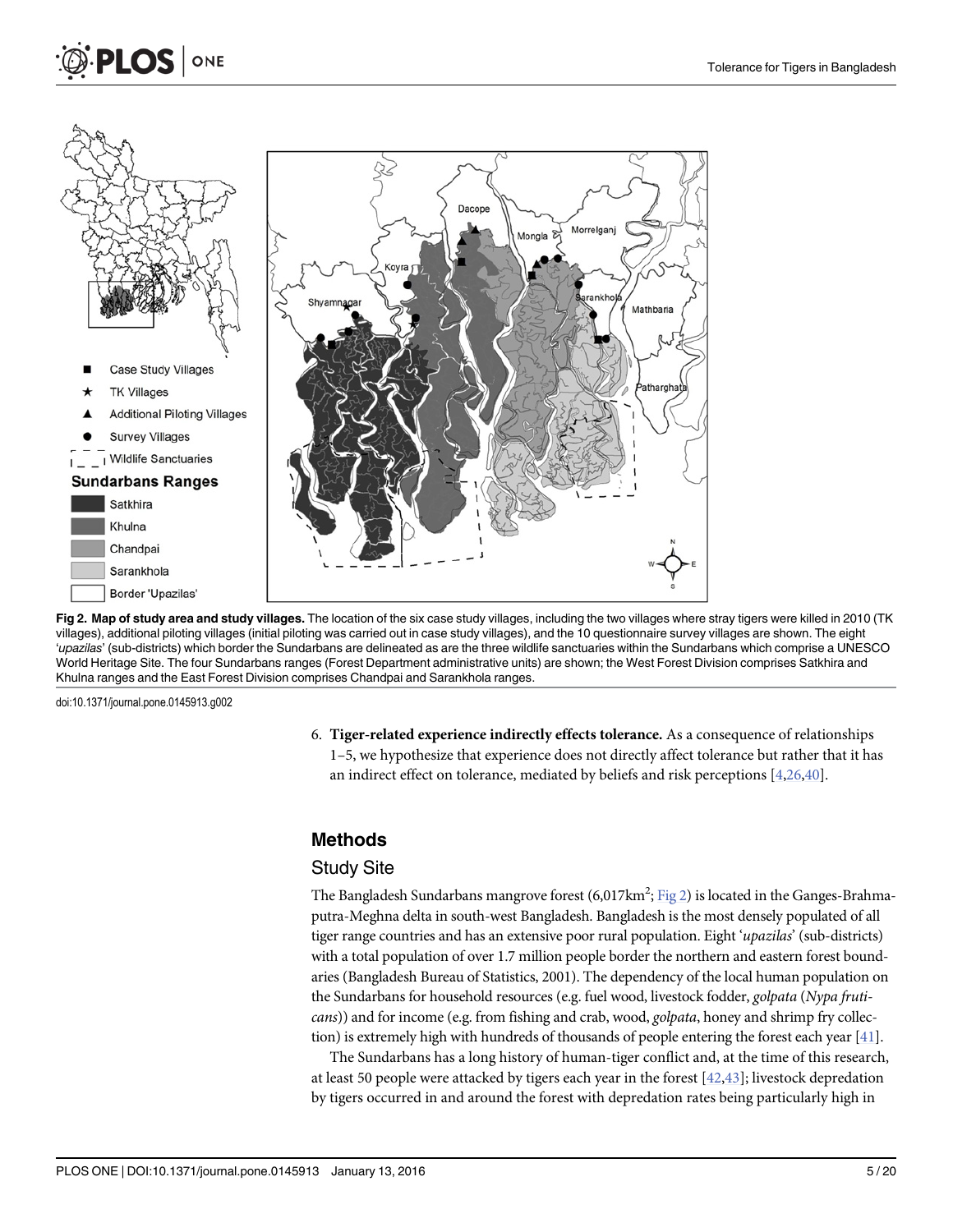<span id="page-5-0"></span>the east of the area (especially Chandpai Range villages; Rahman et al., 2009); and, a threat assessment for the area published in 2013 categorized the killing of tigers that enter villages as a medium priority threat to Sundarbans tigers requiring immediate attention  $[44]$  $[44]$  $[44]$ . However, tiger census data (from the first camera trapping study in the Bangladesh Sundarbans) released in 2015, suggest that only ca. 106 tigers now remain in the Sundarbans. In comparison to previous population estimates (ca. 500), this suggests a significant decline in tiger numbers over the last 10 years (see also [[45\]](#page-18-0)). Correspondingly, human-tiger conflict incidents are now much reduced in this area (WildTeam, pers. comm).

# Data Collection

Data collection comprised two distinct phases. Qualitative data were collected between October 2010 and January 2011 via semi-structured interviews ( $n = 55$ ) with villagers from six case study villages bordering the Sundarbans ([Fig 2](#page-4-0)), including two where villagers were known to have killed tigers in 2010. These in-depth interviews explored local perceptions of the current tiger population (size and trend), perceptions of human-tiger conflict (HTC) incidents (frequency and trends), the beneficial and detrimental impacts of tiger presence, fear of tigers, and attitudes towards and beliefs about tigers.

Subsequently, a structured questionnaire was developed, piloted ( $n = 104$ ), and then administered in ten villages not previously visited by the research team (May-June 2011). Questionnaire respondents (n = 385) were selected through a targeted sampling strategy. Respondents from households ( $n = 269$ ) with each type of direct negative tiger experience (i.e. fatal attack on a household member; a non-fatal tiger attack on a household member; livestock depredation), as well as respondents from households not directly affected by tigers, were included in the survey. The head of each household was interviewed (male  $= 252$ ; female  $= 17$ ) and, in 116 households, the male respondent's wife was also interviewed to ensure sufficient data were collected from women. Wherever possible male and female respondents from the same household were interviewed separately but simultaneously to reduce the likelihood of spousal influence on responses.

Our structured questionnaire collected quantitative data concerning respondents' tolerance for tigers (i.e., acceptance), tiger-related experiences, concern about tigers (i.e., affective risk perception), cognitive perceptions of the frequency of and trend in five HTC incident types (attacks on people in the forest, livestock depredation in the forest, tigers entering villages, attacks on people in villages and livestock depredation in villages), beliefs about tigers and the current Sundarbans tiger population trend ([Table 1](#page-6-0)).

Prior informed consent is a key principle of ethical social research. Thus, to ensure villagers were able to make an informed decision about whether or not to participate in an interview or the questionnaire survey, project staff provided potential participants with a brief, standardised overview of the research project and its aims, the ways in which the data gathered would be used, and the likely duration of the interview or questionnaire. Villagers were also encouraged at this stage to ask questions about the research project. The project staff then sought verbal consent from the villager and, only once this had been granted, did they arrange a place and time for the interview or administer the questionnaire. The high rates of illiteracy in the Sundarbans border communities rendered verbal, rather than written, consent appropriate for this research. Consent was noted in the project staffs' field note books.

Immediately before each qualitative interview or questionnaire was administered, the interviewee was again given a brief overview of the project and an opportunity to ask any further questions; the request for consent was then reiterated. For the qualitative interviews, it was also necessary to obtain the interviewee's consent for the interview to be recorded (using a digital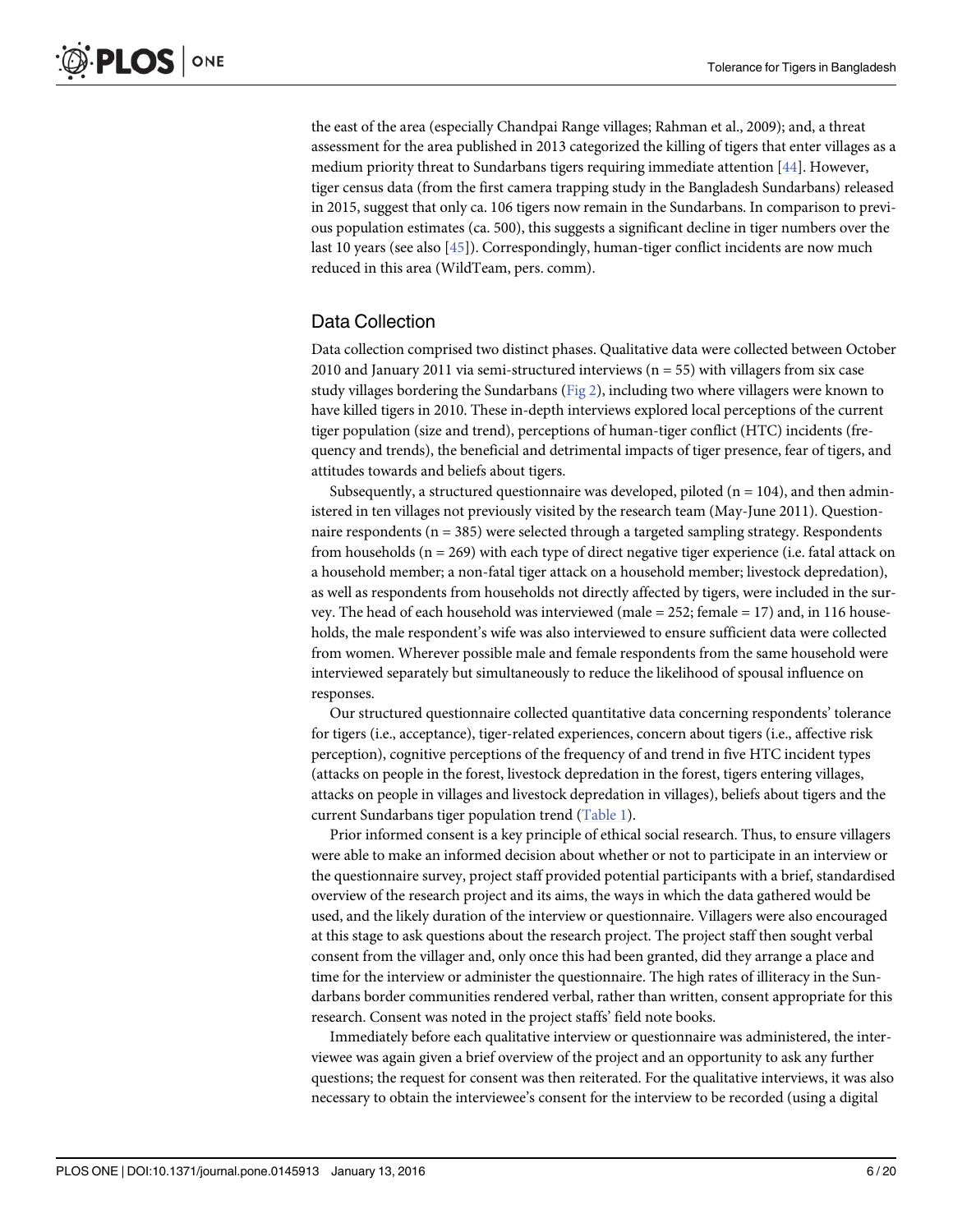<span id="page-6-0"></span>

[Table 1.](#page-5-0) Variables used to explore the psychological basis of acceptance capacity for tigers in Sundarbans-border villages. Table shows the response options for each variable and the percentage survey respondents selecting each of these (N = 385 unless specified).

| <b>Variable</b>                                             | Response Scales and Percentage of Respondents Selecting Each Response Item |                                         |                                       |                               |                                    |                            |
|-------------------------------------------------------------|----------------------------------------------------------------------------|-----------------------------------------|---------------------------------------|-------------------------------|------------------------------------|----------------------------|
| <b>Tolerance</b>                                            | Increase a lot                                                             | Increase a little                       | <b>Stay the Same</b>                  | Decrease a little             | Decrease a lot                     | Don't<br>know              |
|                                                             | 26.0                                                                       | 20.5                                    | 31.2                                  | 16.4                          | 6.0                                | 0.0                        |
| Direct Tiger Experience <sup>a</sup>                        | HHM killed (3)                                                             | <b>Respondent or HHM</b><br>injured (2) | <b>HH's livestock</b><br>attacked (1) | No experience (0)             | $\sim$ $\sim$                      | $ -$                       |
|                                                             | 26.0                                                                       | 22.1                                    | 26.0                                  | 26.1                          | $\sim$ $-$                         | $ -$                       |
| Indirect Tiger Experience a,b                               | <b>Body</b><br>Collection (3)                                              | Stray tiger (2)                         | Stories (1)                           | No indirect<br>experience (0) | $\sim$ $\sim$                      | ٠.                         |
|                                                             | 44.4                                                                       | 51.2                                    | 3.1                                   | 1.3                           | $\overline{\phantom{a}}$           | $ -$                       |
| <b>Beliefs</b>                                              | <b>Strongly agree</b>                                                      | <b>Slightly agree</b>                   | Disagree slightly<br><b>Unsure</b>    |                               | <b>Strongly</b><br><b>Disagree</b> | $ -$                       |
| Tigers benefit people by<br>protecting the Sundarbans       | 87.0                                                                       | 6.2                                     | 3.9                                   | 1.3                           | 1.6                                | $ -$                       |
| Tigers benefit people by<br>attracting tourists to the area | 58.7                                                                       | 18.4                                    | 15.3                                  | 2.1                           | 5.5                                | $ -$                       |
| Tigers are good animals                                     | 44.2                                                                       | 6.2                                     | 5.2                                   | 7.3                           | 37.1                               | $ -$                       |
| Tigers should be protected                                  | 81.3                                                                       | 11.7                                    | 1.3                                   | 2.1                           | 3.6                                | $ -$                       |
| <b>Current Tiger Population</b><br><b>Trend</b>             | Increasing a<br>lot                                                        | Increasing a little                     | <b>Staying the same</b>               | Deceasing a little            | Decreasing a<br>lot                | Don't<br>know <sup>c</sup> |
|                                                             | 30.6                                                                       | 26.0                                    | 11.4                                  | 25.5                          | 3.9                                | 2.6                        |
| <b>Tiger Incident Frequency d</b>                           | <b>Commonly</b>                                                            | <b>Occasionally</b>                     | Rarely                                | <b>Never</b>                  | Don't know <sup>c</sup>            | $-$                        |
| Attacks on people in village                                | 1.8                                                                        | 41.8                                    | 30.1                                  | 26.2                          | 0.0                                | $ -$                       |
| Livestock depredation in village                            | 6.2                                                                        | 55.6                                    | 22.3                                  | 15.8                          | 0.0                                | - -                        |
| Tiger in village                                            | 3.9                                                                        | 51.9                                    | 35.8                                  | 8.3                           | 0.0                                | $ -$                       |
| Attacks on people in forest                                 | 27.3                                                                       | 61.8                                    | 9.6                                   | 0.0                           | 1.3                                | . .                        |
| Livestock depredation in forest                             | 15.8                                                                       | 41.3                                    | 11.9                                  | 29.4                          | 1.6                                | $ -$                       |
| Tiger Incident Trend <sup>d</sup>                           | Increasing a<br>lot                                                        | Increasing a little                     | <b>Staying the same</b>               | Deceasing a little            | Decreasing a<br>lot                | Don't<br>know <sup>c</sup> |
| Attacks on people in village<br>(284)                       | 2.9                                                                        | 8.6                                     | 11.9                                  | 31.7                          | 18.7                               | 0.0                        |
| Livestock depredation in village<br>(324)                   | 14.9                                                                       | 7.8                                     | 12.7                                  | 41.8                          | 16.9                               | 0.0                        |
| Tiger in village (353)                                      | 3.9                                                                        | 8.8                                     | 14.3                                  | 39.5                          | 25.2                               | 0.0                        |
| Attacks on people in forest (266)                           | 17.1                                                                       | 14.0                                    | 17.4                                  | 39.5                          | 10.6                               | 0.0                        |
| Livestock depredation in forest<br>(380)                    | 4.9                                                                        | 6.2                                     | 16.6                                  | 32.7                          | 8.3                                | 0.3                        |
| <b>Affective Risk Perception</b>                            | High                                                                       | <b>Medium</b>                           | Low                                   | <b>None</b>                   | $ -$                               | $ -$                       |
|                                                             | 15.6                                                                       | 30.4                                    | 5.5                                   | 47.8                          | $ -$                               | . .                        |

<sup>a</sup> Experience types were ranked based on their likely negative physical, emotional and/or psychological impacts. For each scale the most severe experience received the highest rank score (rank scores provided in parentheses). Each respondent was categorised according to their most severe direct and indirect tiger-related experience (i.e. the respondent's highest ranking experience on each scale). HH: Household; HHM: Household Member. b Body collection: respondent has collected the body of at least one tiger victim from the forest; Village tiger: respondent believes that a tiger hasentered their village on at least one occasion; Stories: respondent has heard stories about people and/or livestock from their village being attacked by tigers. <sup>c</sup> 'Don't know' and 'unsure' responses were classed as missing data in the SEM data analyses; a maximum likelihood (ML) algorithm was used to estimate all missing values in the dataset [\[52,55](#page-18-0)].

<sup>d</sup> Trend and frequency scores combined to create a cognitive risk perception index for each incident type. The incident trend question was not applicable to those respondents who had stated that the incident type 'never' occurred in preceding frequency questions. N for each trend variable in parentheses.

doi:10.1371/journal.pone.0145913.t001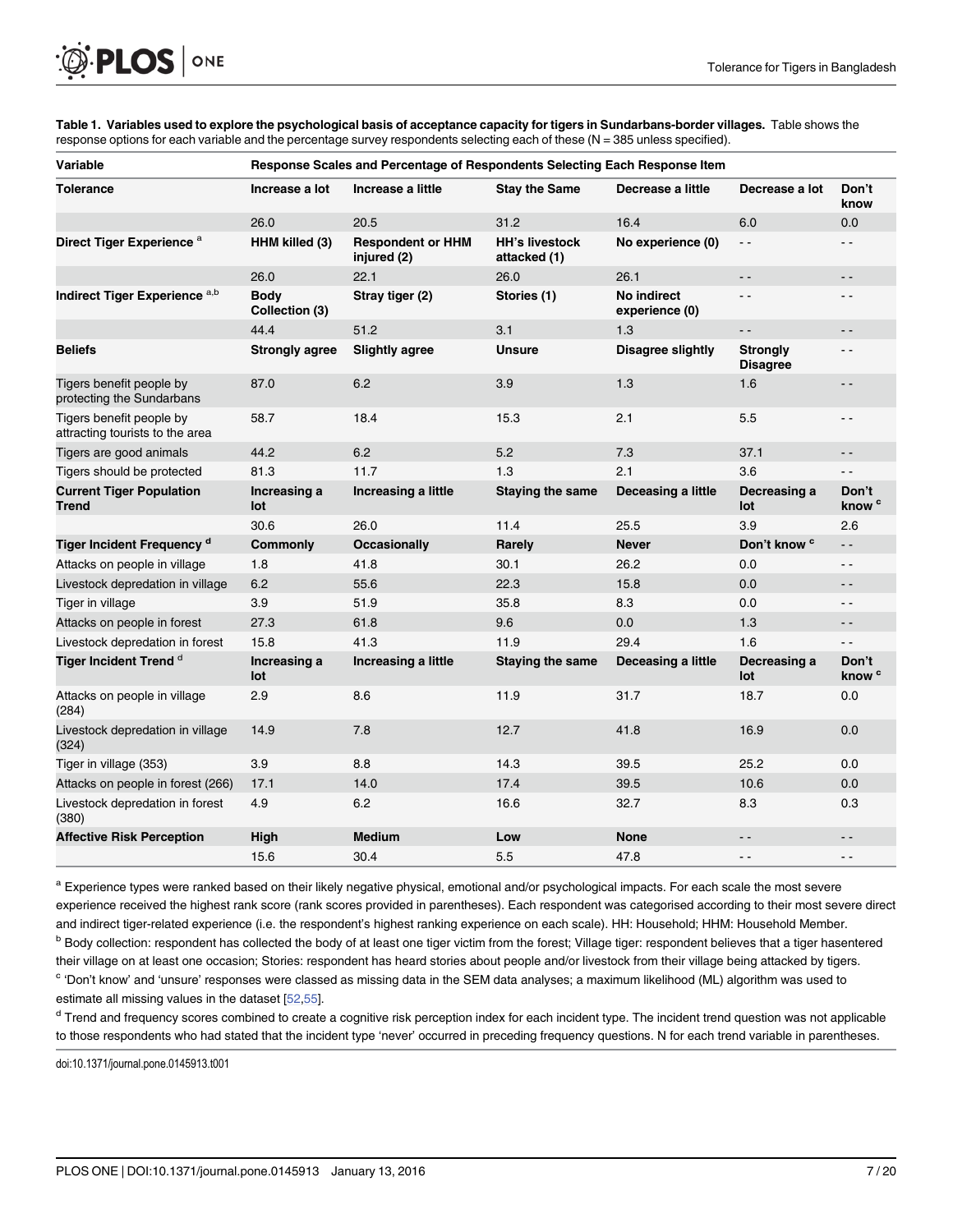<span id="page-7-0"></span>voice recorder). This was again given verbally at the beginning of each interview (all interviewees consented to the recording).

To reduce directionally biased responses (e.g. those brought about by the self-esteem/deference effect, whereby respondents provide answers which they perceive to be suitable, or those which give a certain impression to the person (or people) listening  $[46]$ ), questionnaires were administered by five Bangladeshi research assistants, not the lead researcher (CI). Research assistants received in depth training in questionnaire administration techniques followed by opportunities to carry out practice interviews with villagers in the presence of the lead researcher and the lead research assistant. They were also given instructions about how to complete this specific questionnaire, thus minimising interviewer bias and maximising stimulus equivalence [\[47\]](#page-18-0).

The project's methods, as outlined above, were subject to assessment by the University of Kent's Research Ethics Committee and were approved prior to field work commencing. Permission for the research was granted by the Ministry of Environment and Forests, Government of the People's Republic of Bangladesh.

The Wildlife Acceptance Capacity concept posits that people's stated preferences for the population level of a given species can be used as an indicator of their acceptance of (or tolerance for) that species [[22](#page-17-0)]. Tolerance was therefore assessed by asking respondents whether in the future they would like the Sundarbans tiger population to increase in size relative to the (perceived) current population, stay the same as the current population size or decrease  $[19]$  $[19]$  $[19]$ . Responses were recorded on a five-point bipolar scale ranging from 'increase a lot' to 'decrease a lot', with a mid-point of 'stay the same' [\(Table 1](#page-6-0)). A desire to see the tiger population increase reflects a greater tolerance for tigers, while a desire to see the tiger population stay constant or decline reflect increasingly lower tolerance levels for tigers.

To create a cognitive risk perception index for each HTC incident type, perceived incident trend and frequency scores for each respondent were combined (Frequency x Trend; range 0–15). Higher index scores represent a higher perceived risk (i.e. an incident type perceived as being common and to be 'increasing a lot' received the highest index score (15) while an incident perceived never to occur received the lowest (0) score).

Respondents' level of concern about tigers (their affective risk perception) was assessed through Participatory Risk Mapping (PRM  $[48]$ ; see  $[49]$  for full details). The PRM process comprised two stages: first, respondents were asked to list all of the problems that caused them to worry about their lives, the lives of their family members and/or their livelihoods; and second, they were asked to rank those problems based on the perceived severity of each problem. Standardized severity scores based on the ranks assigned by respondents to their cited problems were then calculated and ranged from 0.2–1, providing an index of concern about tigers. People who did not list tigers as being a problem received a concern score of 0; the remaining concern scores were classified into low  $(< 0.7$ ), medium (0.7–0.9) and high (>0.9) concern categories based on the distribution of responses.

Belief statements were based on the most salient dimensions of beliefs about tigers identified during the semi-structured interviews. These included beliefs about the benefits of tiger presence for people ('Tigers benefit people here by protecting the Sundarbans' and 'Tigers benefit people here by attracting tourists to the area'), the benefit of tiger presence for the environment ('Without tigers the Sundarbans would not exist'), and general beliefs and opinions about tigers ('Tigers should be protected' and 'Tigers are good animals'; in the local vernacular villagers often categorize animals as either 'good' or 'bad'). Belief statements were intentionally simple as piloting highlighted that complex statements were not consistently well understood by respondents.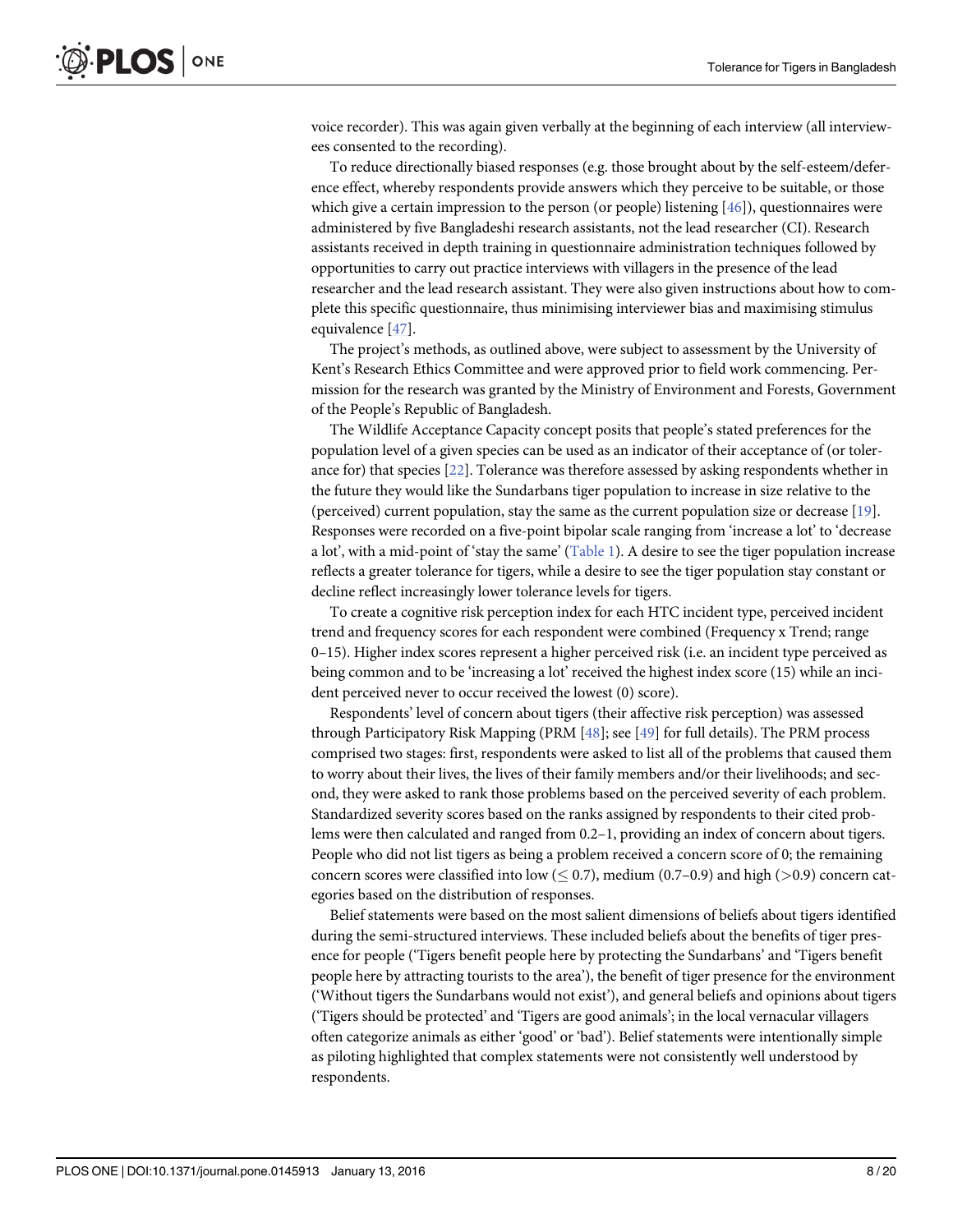## <span id="page-8-0"></span>Data Analysis: Structural Equation Modeling

Data were analysed using structural equation modeling (SEM; SPSS AMOS .19 software), an approach suited to the analysis of complex and multi-dimensional phenomena and the testing of complex, hierarchical theoretical models [\[50\]](#page-18-0). Unlike multiple regression analyses, SEM allows multiple, interrelated relationships between variables to be examined in a single path model, as well as allowing both the direct and indirect effects of independent variables on dependent variable(s) to be quantified  $[32]$ . Furthermore, as confirmatory factor analysis is an integral component of the SEM framework, the approach is intended for use with datasets in which 'observed' variables are used as measures of 'unobserved' (latent) constructs such as beliefs or attitudes [[51\]](#page-18-0).

Like other multivariate models, SEM requires that there are no missing data in the dataset. All 'don't know' and 'unsure' responses ([Table 1](#page-6-0)) were classed as missing values in the dataset and Maximum Likelihood (ML) imputation was used to estimate replacement values for all missing data [\[52,53\]](#page-18-0). This approach, which assumes that data are 'missing at random', is favourable to listwise deletion when the proportion of missing values for a variable is >5%, and exclusion of many cases from the dataset could yield a significant reduction in the sample size [\[53,54](#page-18-0)].

A two-stage approach to SEM was taken [\[55\]](#page-18-0). First, a measurement model was specified using factor analysis to assess the loadings of the 'observed' belief statements and the cognitive village-based tiger incident risk variables on two a priori defined latent (unobserved) variables i.e. 'Beliefs' and 'Village-based tiger incident risk' ([Table 1](#page-6-0)). While the risk variables for the three village-based incident types were expected to represent a single underlying latent construct (as attacks on people and livestock in villages can only occur when tigers enter villages), the two variables concerning tiger incidents in the forest were not expected to do so. This is because the occurrence of attacks on people in the forest does not guarantee that attacks on livestock in the forest will also occur and vice versa. Indeed, the qualitative interviews with villagers highlighted significant differences in the knowledge of, and beliefs about, attacks on people and livestock in the forest, suggesting that there were two distinct elements to forest-based HTC risk.

Second, a structural model that defined and tested the hypothesised relationships between all psychological variables of interest, including the latent variables from the measurement model, was run using Maximum likelihood estimation (MLE) and bias-corrected bootstrap 95% confidence intervals to calculate model parameters [ $52$ ]. Model fit was assessed using multiple model fit indices, including the standardised root mean square residual (SRMR; good fit threshold  $\leq 0.08$ ), Comparative Fit Index (CFI; good fit threshold ca. 0.95–1), and root mean square error of approximation (RMSEA; good fit threshold  $\leq 0.06$ ; [[56](#page-18-0)]).

#### **Results**

#### Socio-Demographic Characteristics of Respondents

The majority of respondents were Muslim (85%) and the remainder Hindu. Respondents' age ranged 18–82 years and average monthly household income ranged BDT 1,000–30,000 (USD 12–366). Most households collected natural resources from the Sundarbans for household consumption (75%), while 58% of households had at least one member earning an income through natural resource collection. Approximately one third of respondents had no formal education  $(36\%)$ . Others had  $1-5(37\%)$  or  $6-10(22\%)$  years of school education; only 5% had collegelevel education. A small majority of respondents owned large livestock (buffalo, cows, sheep, goats and dogs; 52%). Questionnaire households were split fairly evenly between the West (52%) and East (48%) Forest Divisions [\(Fig 2\)](#page-4-0).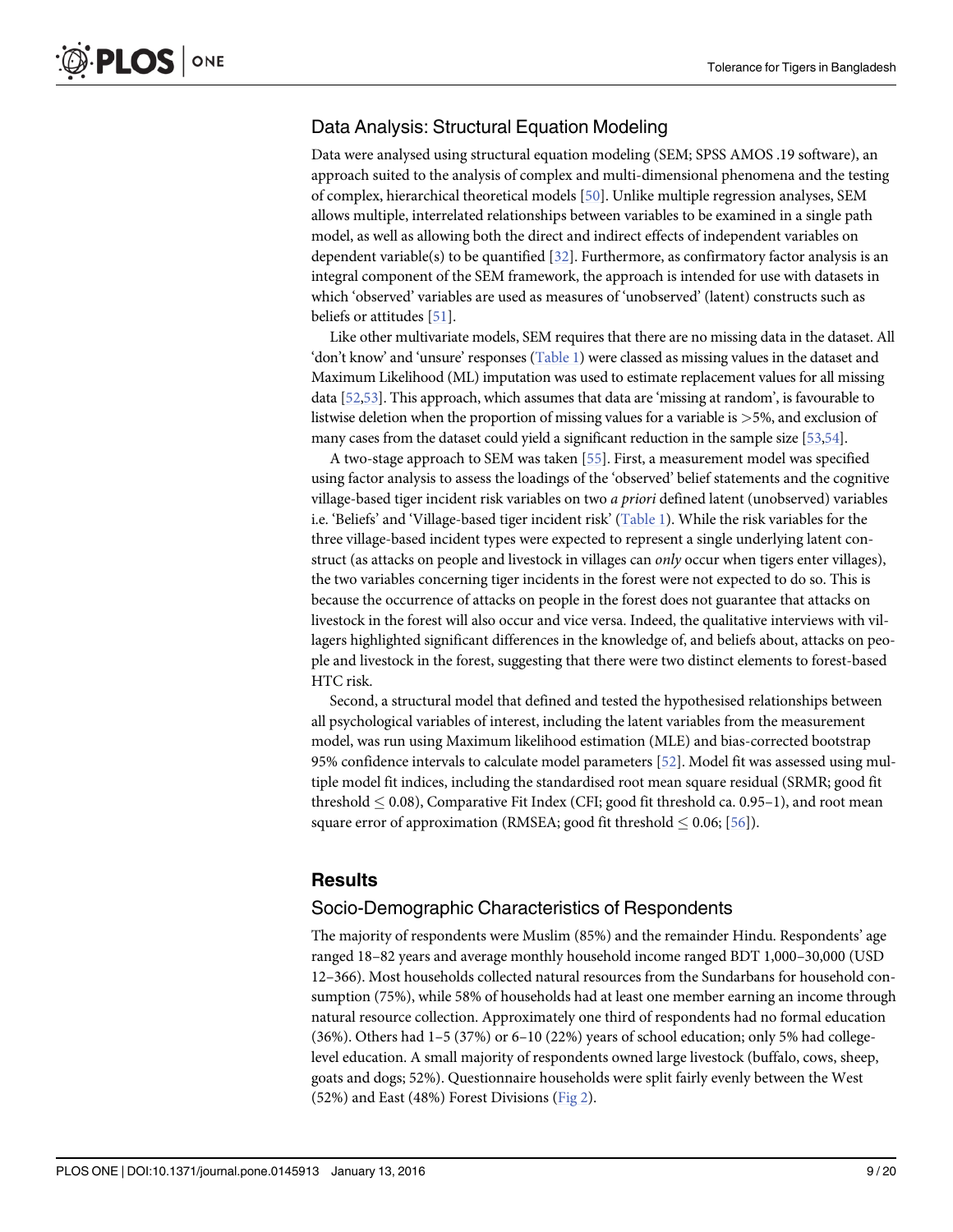# <span id="page-9-0"></span>Respondents' Experience with Tigers

Numbers of respondents with each direct tiger experience were a consequence of our sampling strategy, which was designed to facilitate comparison between people who experienced different human-tiger interactions ( $Table 1$ ). No respondents had experienced more than one type of direct negative interaction with a tiger. The majority (80%) of households to have suffered livestock depredation were from the East Forest Division. Only 1% respondents reported no indirect negative experience of tigers; all others reported at least hearing stories about people or livestock from their village being attacked by tigers ([Table 1](#page-6-0)).

# Respondents' Psychological Characteristics

Beliefs about tigers and the current tiger population trend. Most respondents (93%) agreed that tigers benefit people by protecting the Sundarbans [\(Table 1\)](#page-6-0). Similarly, 93% of respondents agreed that tigers should be protected. Fewer respondents (77%) stated that tigers benefit people by attracting tourists to the area, and fewer still (50%) stated that tigers were 'good' animals. A majority of respondents (57%) reported that currently the tiger population is increasing; 11% reported that the tiger population is stable and 29% reported that the population is declining.

Risk perceptions. The majority of respondents (41-62%) stated that each of the 5 tiger incident types occurred occasionally and 31–42% reported that incidents were decreasing a lit-tle [\(Table 1\)](#page-6-0). However, there were differences in the perceived frequency of ( $\chi^2$  (12) = 415.311,  $p < .001$ ) and trend in ( $\chi^2$  (16) = 114.284,  $p < .001$ ) incident types. Although a proportion of respondents stated that village-based incidents (8–26%) and livestock depredation in the forest (30%) never occur, all respondents stated that tigers attack people in the forest. A greater proportion of respondents stated that attacks on people in the forest were common (28%) or increasing a lot (17%) than did the proportion who stated the other incident types were common (2–16%) or increasing a lot (4–7%) respectively. Consequently, the proportion of respondents with high cognitive risk index scores for attacks on people in the forest was greater than the proportion with high index scores for the other incident types. In terms of affective risk perceptions, 52% respondents stated that they were concerned about the risk posed by tigers to life or livelihood. Compared to other locally perceived risks, 12% respondents stated that tigers were of low concern, 58% stated that they were of moderate concern and 30% stated that they were of high concern.

Tolerance for tigers. An increasing tiger population was favoured by 47% respondents whereas 31% wanted the tiger population to stay at its current level and 22% wanted the tiger population to decrease.

# Structural Equation Model

In the initial measurement model, all relevant observed variables loaded adequately (factor loadings > 0.5; [\[55\]](#page-18-0) on to the latent 'Village-based tiger incident risk' variable, while 3 of the observed belief statement variables had below adequate factor loadings on the 'Belief' latent variable. The belief statement with the lowest factor loading (i.e.  $\leq 0.3$ ; 'Without tigers the Sundarbans would not exist') was removed from the measurement model and the model re-specified. The factor loadings for two belief statements ('Tigers benefit people by attracting tourists to the area' and 'Tigers are good animals') remained relatively low in the re-specified model [\(Table 2\)](#page-10-0). However, all factor loadings in the re-specified measurement model were significant [\(Table 2\)](#page-10-0), indicating that all variables were important in the model [[52](#page-18-0)] and, on theoretical grounds, it was deemed appropriate for these variables to remain in the model. The re-specified measurement model was a good fit to the data (SRMR: 0.038; CFI: 0.994; RMSEA: 0.030), and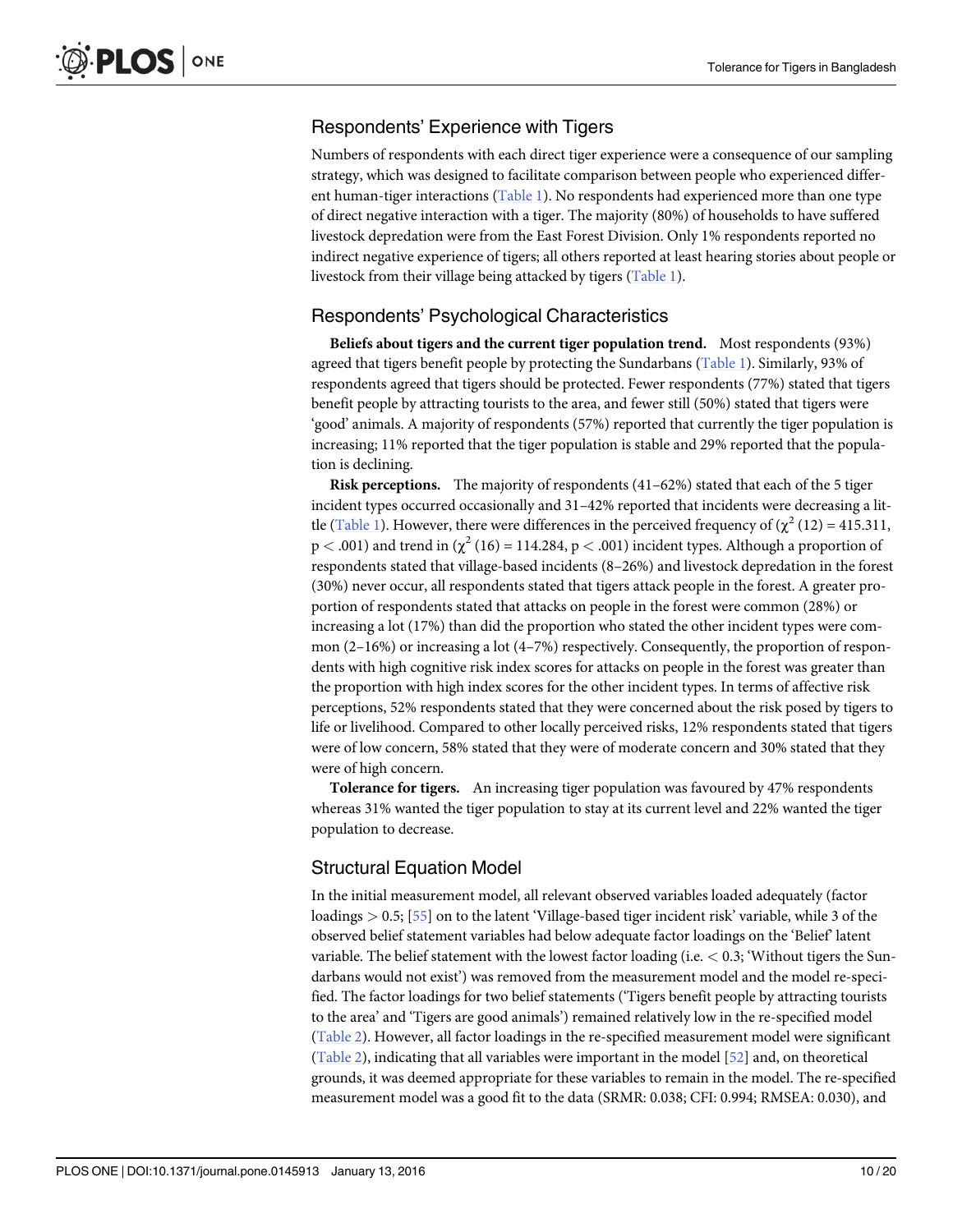<span id="page-10-0"></span>was thus included in the final structural model. The structural model ( $\gamma$ 2 = 138.468, df = 58) provided an acceptable fit to the data (SRMR: 0.058; CFI: 0.929; RMSEA: 0.060).

# Tolerance for Tigers

The structural model had 10 significant direct pathways and 3 significant indirect pathways which provide at least partial support for 5 of our 6 hypotheses [\(Fig 3;](#page-11-0) [Table 3](#page-12-0)). While a caveat about structural equation models not inferring causal relations must be included here, the fitting of the data in the model does render the causal associations (i.e. the hypotheses) defined a priori plausible [\[57\]](#page-18-0).

- 1. Tiger-related experiences influence beliefs about tigers and the current tiger population trend: We found partial support for hypothesis 1 as direct tiger experience had a significant direct effect on beliefs about tigers (people with less severe or no direct negative experience with tigers held more positive beliefs about tigers than those with more severe direct experience). However, indirect tiger experience did not affect beliefs about tigers and neither experience type affected beliefs about tiger population trend.
- 2. Tiger-related experiences influence perceptions of the risk that tigers present to people and livestock: The model provided partial support for hypothesis 2 as indirect experience had a significant direct effect on cognitive perceptions of the risk of livestock depredation in the forest and village-based tiger incidents (people with more severe indirect negative experience with tigers perceived greater risk of livestock depredation and village-based incidents than those with less severe or no indirect experience with tigers). Direct experience also had an indirect effect (mediated by beliefs) on cognitive perceptions of risk of attacks on people in the forest and village-based tiger incidents (respondents with more severe direct experiences perceived a greater risk of tiger attacks in the forest and of village-based incidents than did people with less severe or no direct tiger experience). However, neither direct nor indirect experience affected affective risk perception.
- 3. Beliefs about tigers and the tiger population trend influence tiger-related risk perceptions: The model provided partial support for hypothesis 3 as beliefs about tigers significantly affected cognitive perceptions of the risk of attacks on people in the forest (people

| <b>Latent Variable</b>                                           | <b>Observed Variables</b>                                        | Factor<br>loading |
|------------------------------------------------------------------|------------------------------------------------------------------|-------------------|
| Village-based tiger incident risk (cognitive<br>risk perception) | Livestock depredation (village)                                  | $.821*$           |
|                                                                  | Attacks on people (village)                                      | $.862*$           |
|                                                                  | Tiger in village (village)                                       | $.892**$          |
| <b>Beliefs</b>                                                   | Tigers should be protected                                       | $.641*$           |
|                                                                  | Tigers are good animals                                          | $.405**$          |
|                                                                  | Tigers benefit people here by attracting<br>tourists to the area | $.326*$           |
|                                                                  | Tigers benefit people here by protecting<br>the Sundarbans       | $.526**$          |

[Table 2.](#page-9-0) Factor loadings for observed variables on the two latent variables included in the structural acceptance capacity model.

\* significant at the 0.05 level

\*\* significant at the 0.01 level.

doi:10.1371/journal.pone.0145913.t002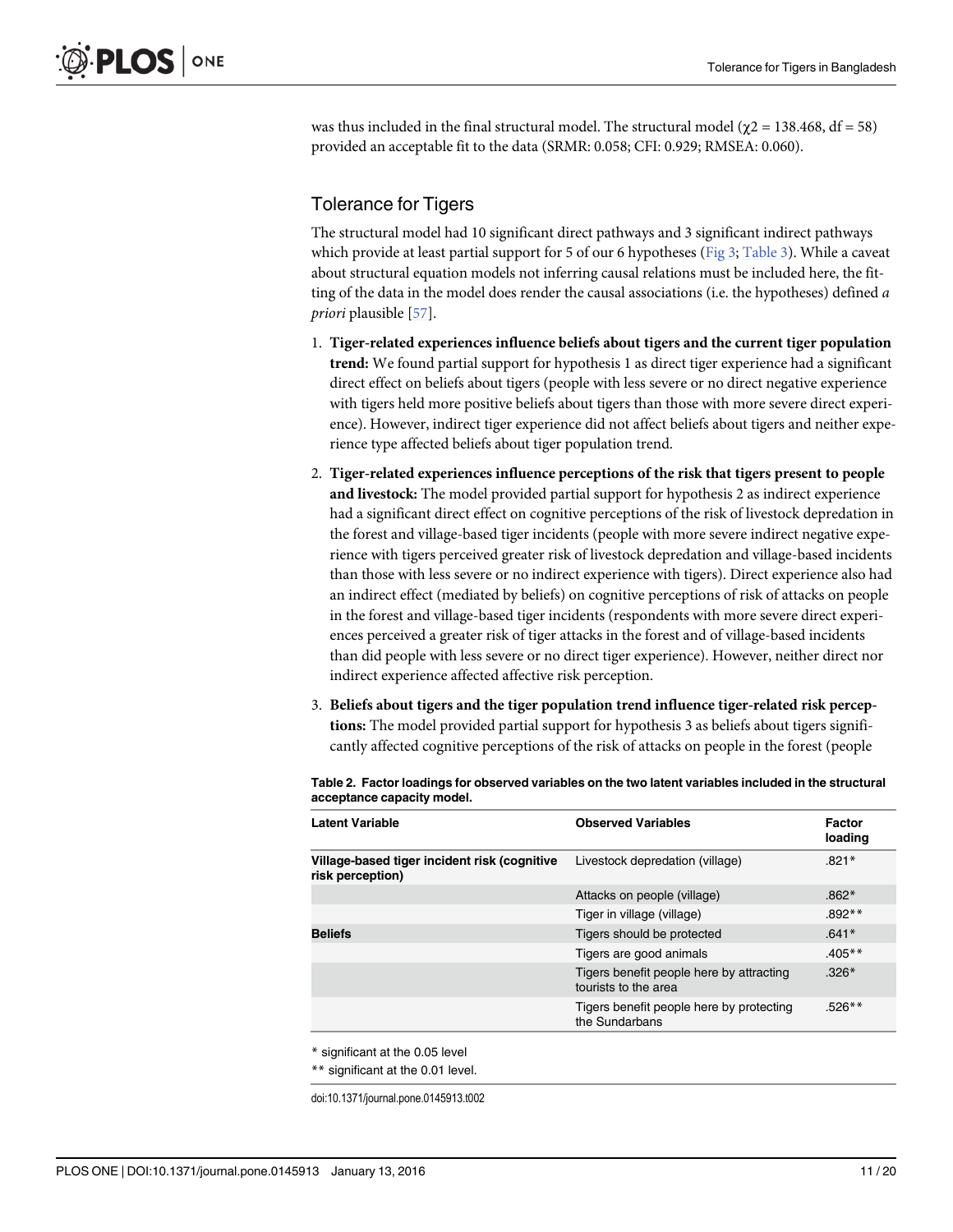<span id="page-11-0"></span>

[Fig 3. T](#page-10-0)he psychological basis for tolerance of tigers in the Bangladesh Sundarbans. Continuous arrows represent significant direct effects. Dashed arrows represent significant indirect effects. Grey arrow represents the anomalous effect of livestock depredation upon tolerance. Non-significant effect pathways are not shown. Tiger Population: belief about the current tiger population trend. Village-based tiger incidents include tigers entering villages, tigers attacking livestock in villages or tigers attacking people in villages. Standardized regression weights are shown for direct and indirect pathways; where different to the direct effect regression weight, total effects standardized regression weights are shown in brackets. All values are significant at either the 0.05 or 0.01 levels [\(Table 3](#page-12-0)).

doi:10.1371/journal.pone.0145913.g003

with more positive beliefs about tigers perceived less risk of attack than did those with more negative beliefs), while beliefs about the current tiger population trend influenced cognitive perceptions of risk of attacks on people in the forest and of village-based incidents, and affective risk perception (respondents who believed the tiger population to be increasing perceived greater risks and worried more about risks than those who believed the population to be decreasing). However, neither beliefs about tigers nor the tiger population trend affected cognitive perceptions of livestock depredation risk in the forest.

- 4. Beliefs about tigers and the tiger population trend directly influence tolerance for tigers: In support of hypothesis 4, beliefs about tigers had the greatest direct effect of all variables on tolerance with respondents who held more positive beliefs about tigers having a greater tolerance for tigers than those holding more negative beliefs about tigers. Beliefs about the current tiger population trend were also significantly directly associated with tolerance: people who believed the tiger population to be decreasing had a higher tolerance for tigers than did those who believed the tiger population to be increasing.
- 5. Tiger-related risk perceptions directly influence tolerance for tigers: Affective and cognitive risk perceptions concerning attacks on people in the forest and village-based incidents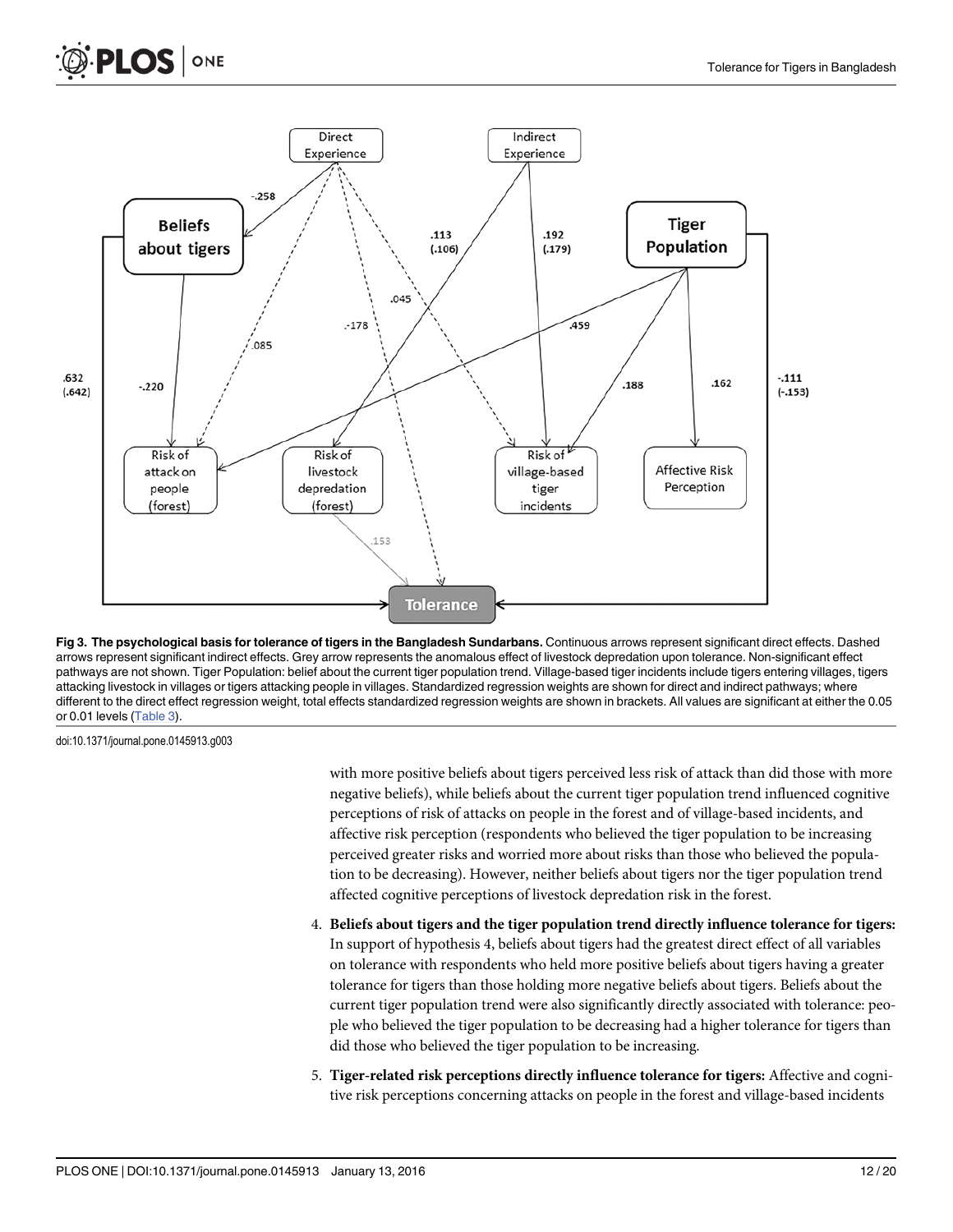<span id="page-12-0"></span>had no effect on tolerance, causing us to reject hypothesis 5. Perceptions of livestock depredation in the forest did however have a significant, but counter-intuitive, effect on tolerance as greater levels of perceived risk were associated with a greater tolerance for tigers.

6. Tiger-related experience indirectly affects tolerance: In partial support of hypothesis 6 we found that direct experience had a significant mediated effect (mediated by beliefs and risk perceptions) on tolerance while indirect experience had no effect.

# **Discussion**

Our results support the argument that tolerance is not solely determined by people's direct experiences with a species  $[9,10]$ . Rather, beliefs about tigers and the current tiger population trend seem to have the greatest effect on tolerance levels. This finding is consistent with the results of a study in Chitwan National Park, Nepal [\[4](#page-16-0)], which also found beliefs about tigers to be the strongest determinant of tolerance for the species, with positive beliefs being associated with greater tolerance of tigers. Evidence from the USA also indicates that beliefs about puma population trends in Montana influence acceptance of those large carnivores [\[19\]](#page-17-0).

Tolerance for tigers in Bangladesh and Nepal appears greater than tolerance reported for a comparably large carnivore species in the USA. The proportion of people stating that they wanted tiger populations to increase in Bangladesh (47%) and Nepal (40% [[4\]](#page-16-0)) is considerably larger than the proportion desiring increases in populations of pumas in Montana (12% [\[33\]](#page-17-0))

| Table 3. Significant direct and indirect path effects (standardized regression weights) in the structural acceptance capacity model. |  |  |  |
|--------------------------------------------------------------------------------------------------------------------------------------|--|--|--|
|                                                                                                                                      |  |  |  |

| <b>Dependent Variables</b>                       | <b>Independent Variables</b>                     | <b>Effects</b> |                 |            | Mediators <sup>a</sup>                                                                               |
|--------------------------------------------------|--------------------------------------------------|----------------|-----------------|------------|------------------------------------------------------------------------------------------------------|
|                                                  |                                                  | <b>Direct</b>  | <b>Indirect</b> | Total      |                                                                                                      |
| <b>Beliefs</b>                                   | <b>Direct Experience</b>                         | $-0.258**$     | $\frac{1}{2}$   | $-0.258**$ | $\sim$ $\sim$                                                                                        |
| Risk of Attack on People<br>(Forest)             | <b>Direct Experience</b>                         | 0.010          | $0.085**$       | 0.095      | <b>Beliefs</b>                                                                                       |
|                                                  | <b>Beliefs</b>                                   | $-0.220**$     | $\frac{1}{2}$   | $-0.220**$ | $\sim$ $-$                                                                                           |
|                                                  | <b>Tiger Population</b>                          | $0.459**$      | $\sim$ $\sim$   | $0.459**$  | $ -$                                                                                                 |
| <b>Risk of Livestock</b><br>Depredation (Forest) | Indirect Experience                              | $0.113**$      | $-0.006$        | $0.106*$   | $\frac{1}{2}$                                                                                        |
| Risk of Village-based Tiger<br>Incidents         | <b>Direct Experience</b>                         | $-0.005$       | $0.045*$        | 0.040      | <b>Beliefs</b>                                                                                       |
|                                                  | Indirect Experience                              | $0.192**$      | $-0.013$        | $0.179**$  | $\frac{1}{2}$                                                                                        |
|                                                  | <b>Tiger Population</b>                          | $0.188**$      | $\sim$ $\sim$   | $0.188**$  | $\sim$ $\sim$                                                                                        |
| Affective Risk Perception                        | <b>Tiger Population</b>                          | $0.162**$      | $\sim$ $-$      | $0.162**$  | $ -$                                                                                                 |
| Tolerance                                        | <b>Direct Experience</b>                         | $ -$           | $-0.178**$      | $-0.178**$ | <b>Beliefs</b>                                                                                       |
|                                                  | <b>Beliefs</b>                                   | $0.632**$      | 0.010           | $0.642**$  | Risk of Attack on People (Forest)                                                                    |
|                                                  | <b>Tiger Population</b>                          | $-0.111*$      | $-0.041$        | $-0.153**$ | Risk of Village-based Tiger Incidents Risk of Attack on<br>People (Forest) Affective Risk Perception |
|                                                  | <b>Risk of Livestock</b><br>Depredation (Forest) | $0.153**$      | $ -$            | $0.153**$  | $ -$                                                                                                 |

a Mediator variables upon which the independent variable in question had a significant direct effect.

\* significant at the 0.05 level

\*\* significant at the 0.01 level.

Total effect weight is the sum of the direct and indirect effect weights for each pair of variables presented. Note that variables can simultaneously be independent and dependent in structural equation modelling due to the hierarchical nature of models. Beliefs: Beliefs about tigers. Tiger Population: beliefs about current tiger population trend.

doi:10.1371/journal.pone.0145913.t003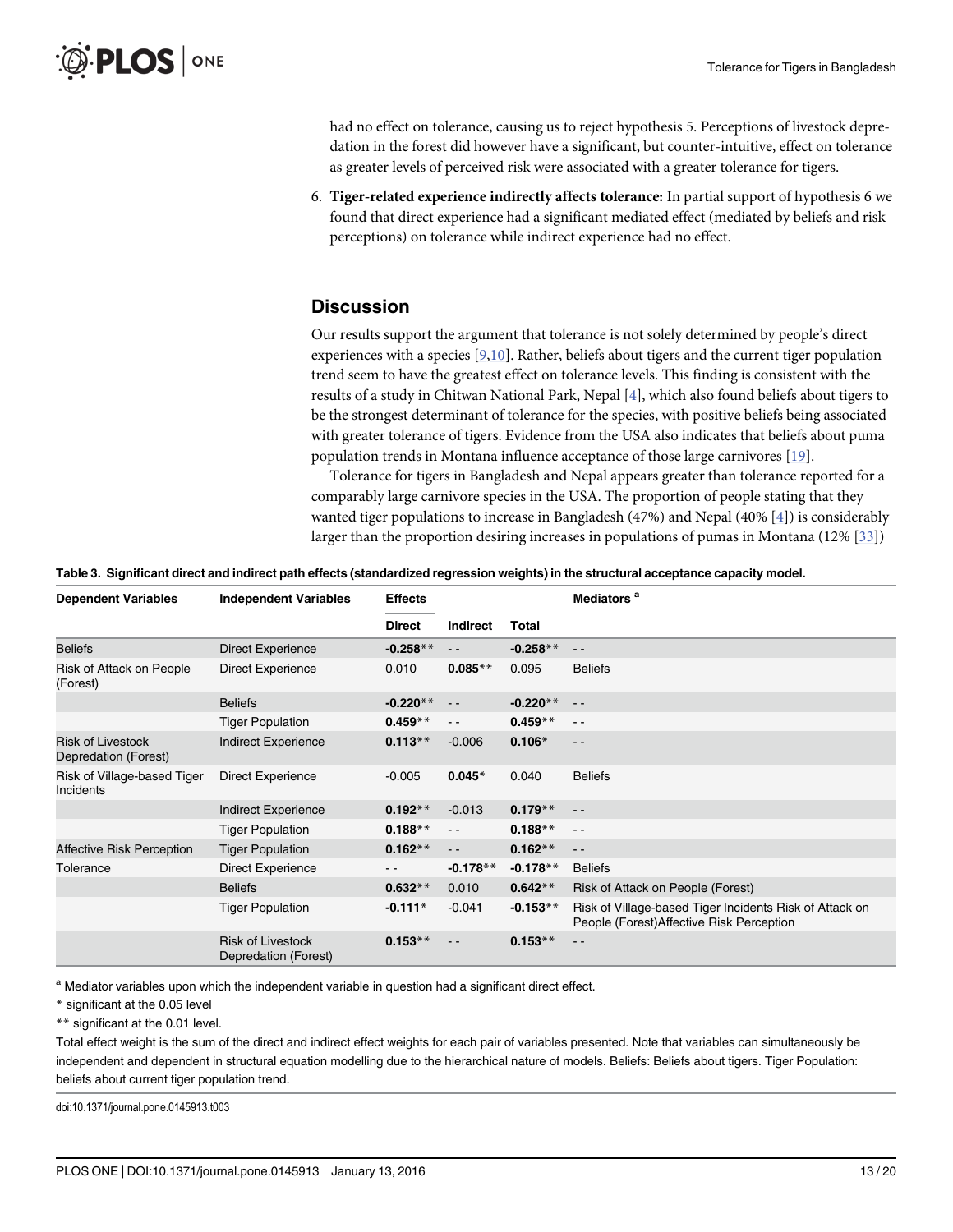<span id="page-13-0"></span>or wolves in Wisconsin, (14% [[58](#page-18-0)]). Although risk perceptions may influence acceptance of a large carnivores in the USA [\[19,33\]](#page-17-0), risk perceptions do not appear to greatly affect tolerance in the Sundarbans or Chitwan National Park. This finding posits that geographic differences in tolerance may be a consequence of cultural variation in factors affecting tolerance (e.g. risk perceptions).

Other risk perception research provides some insight into why risk perceptions may exert less influence over tolerance levels for carnivore species in developing countries than in developed countries. Life in Sundarbans villages, and likely other poor communities in developing countries, is defined by myriad risks faced on a daily basis [[49](#page-18-0)]. Such frequent and prolonged exposure (tigers are not a new risk, whereas in Montana puma were relatively new to current residents) to multiple risks can result in a culture which integrates disaster into their lifestyle and view of life and typically underestimates risk [\[59\]](#page-18-0). Indeed, qualitative data from this study suggest that risks from tigers are generally accepted by local communities as being part of their long-established way of life. For example, one interviewee stated: "In the Sundarbans the tiger lives. But we too are living here since birth so we are somehow accustomed to the facts of the Sundarbans...", while another said: "In our area no one died in a plane accident because no one travels in a plane but people are killed by tigers. These are the regional rules of fate."

Second, new (unfamiliar) risks are typically associated with greater levels of dread and perceived risk than are longstanding (familiar) risks [\[60\]](#page-18-0). Across much of the developed world, large carnivores have, in recent history, been relatively rare (even extinct locally) and interactions between people and these species relatively infrequent. Recent increases in such wildlife populations have increased the (perceived) risk of negative interactions with these species with such risks representing a relatively new phenomenon in developed societies [\[19](#page-17-0)]. In contrast, interactions between people and potentially dangerous animals have, in many developing countries, been a more consistent occurrence and present a more familiar risk to communities.

Cultural values, beliefs and world views can also result in responsibility or blame for risks being attributed by cultural groups to different agents or entities, thus influencing the groups' risk perceptions [[60,61](#page-18-0)]. With education and the increasing influence of science rather than religion in developed Western societies, responsibility for risks has, generally, been internalized, i.e. responsibility for risks is attributed to people, be it oneself, the Government, wildlife managers etc [[60](#page-18-0)]. Conversely, in the Sundarbans community, as in many other rural developing communities, religion still exerts significant influence over people's world views and their perceptions of risk  $[60,61]$  $[60,61]$ . The frequency of comments such as: "Allah decides how many years a man will live. The Almighty decides whether a person will die due to tiger. None can escape the death" and, "It is Allah who is keeping us alive, [who] gives us food. We die in accordance with His wish...Allah has supreme power over everything...", indicate that people commonly attribute responsibility for unwelcome events, including tiger attacks on people or livestock, to a God's will. Such statements are indicative of fatalistic beliefs which influence risk perception and can incite increased risk taking behaviour [[61\]](#page-18-0).

Additionally, these statements are indicative of external loci of control, i.e. a generalized belief that one's own current situation is under the control of external forces [[62](#page-18-0)]. Recent research has shown perceived personal ability to control risks from black bears indirectly influenced acceptance of the species  $[1,20]$  $[1,20]$  $[1,20]$  $[1,20]$ . In areas like the Sundarbans, a perceived inevitability of events predetermined by a God, coupled with the sense of powerlessness to affect one's destiny, fate or circumstances which is associated with fatalistic beliefs and an external locus of control, likely influence perceived risks from and thus tolerance of wildlife [\[61,62\]](#page-18-0).

Counterintuitively, our path model showed that a greater perceived risk of livestock depredation in the forest was associated with greater levels of tolerance for tigers, albeit weakly. We posit that this result is due to spatial patterns in livestock ownership, human-tiger conflict rates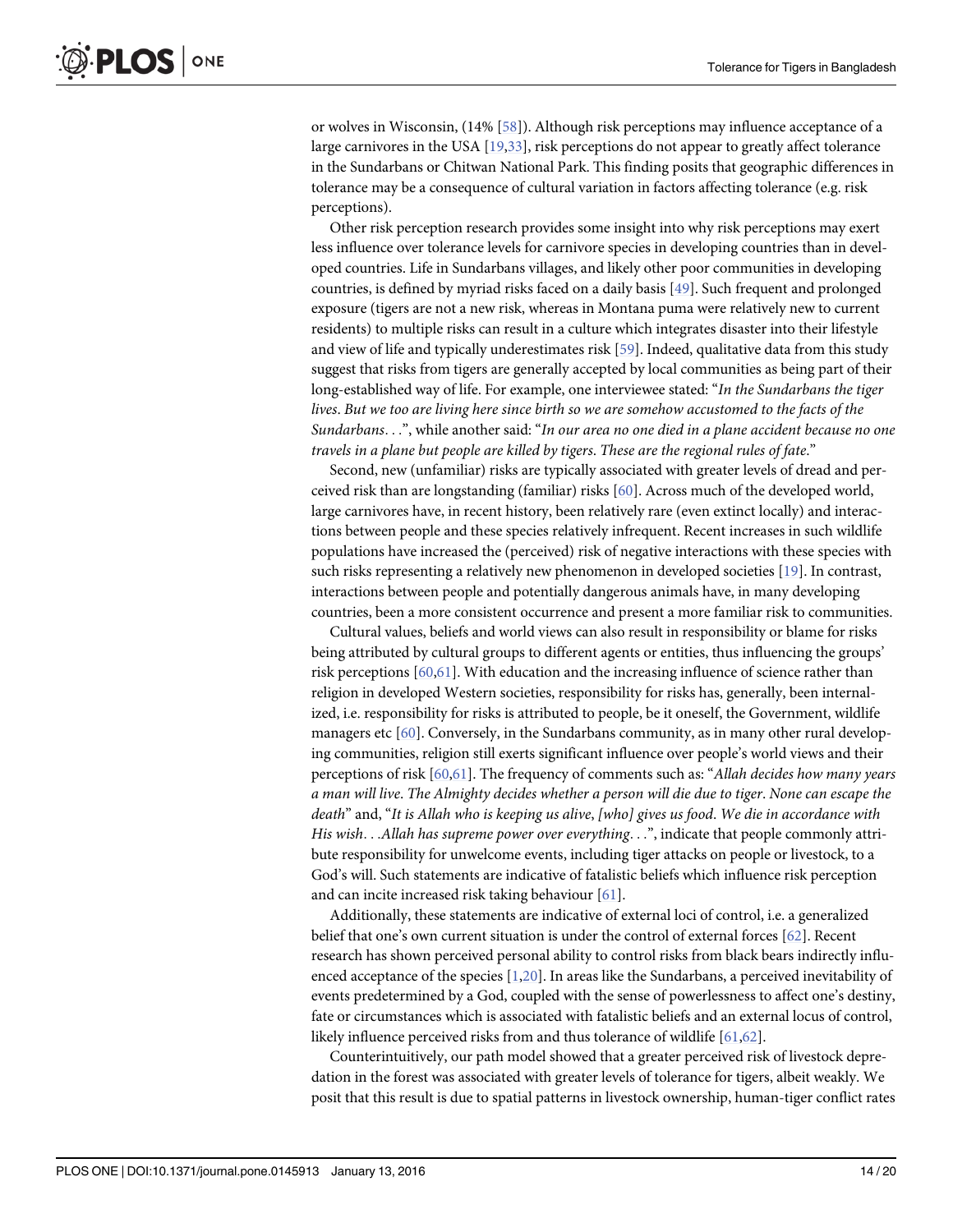<span id="page-14-0"></span>and socio-psychological characteristics that may be associated with a greater tolerance for tigers. Spatial analysis of tolerance for tigers (or other large carnivores) and identification of the drivers of spatial variation in tolerance are therefore interesting and valuable subjects for further research.

We caution that inferences from our analyses could be limited by various concerns. By not including belief statements reflecting unfavourable aspects of tigers, it is possible that belief responses were biased to be more favourable toward tigers. Also, the extent to which imputation of "missing values" in the SEM affected results is difficult to determine because they were not compared to a SEM in which respondents with any "missing values" were completely removed from analysis. Data from women in the same households as the male head of household might affect independence between samples. This implies an assumption that a woman and man living in the same household influence each other's cognitions about tigers. Although not ideal, such sampling issues underscore the challenge of getting representative samples for women and men in a poor, rural and relatively patriarchal society. Ensuring we sampled respondents such that our total sample included all forms of direct and indirect negative interactions may have introduced some level of bias. If such bias exists, we expect that it would have biased our sample to be less tolerant to tigers than a perfectly random sample would be; our results thus can be considered a conservative measure of tolerance in our study site.

Multi-item scales (rather than a single item such as acceptance capacity) are often used to measure tolerance for wild animals due to their ability to reduce measurement bias and improve reliability of data [\[20,26,](#page-17-0)[63](#page-18-0),[64](#page-18-0)]. However, recent research in the USA demonstrated that acceptance capacity is an empirically valid measure of tolerance for wildlife, as determined by the strong correlation between acceptance capacity measures and behavioural measures of tolerance (e.g., donating to an organization supporting wildlife recovery) [ $24$ ]. Use of acceptance capacity measures of tolerance may be useful when researchers must reduce response burden as much as possible (i.e., limit the number of survey items) or when respondents may be motivated to not honestly answer questions about intolerance behaviours (e.g., illegal killing of wildlife; [\[24\]](#page-17-0)). For these reasons, we believe acceptance capacity, as reported in this study, was a viable alternative to using multiple measures of tolerance.

#### Conservation Recommendations

That 47% of villagers surveyed in the Bangladesh Sundarbans were accepting of increases in the Sundarbans' tiger population is encouraging for the prospects of current and planned conservation action in the area. Assuming conservation actions are also deemed by local communities to be acceptable and appropriate, we expect a proportion equal to about half of the community to be tolerant (supportive) of local tiger conservation actions  $[10]$ . It is worth noting, however, that the research team's perceived association with WildTeam, an organization known by many villagers to be involved in tiger conservation, may have increased positive stated preference responses. Although the extent of this response bias is likely to be minimal due to our efforts to reduce its occurrence  $[65]$ , more people within this community than documented in our results actually may have low tolerance for tigers. Either way, the majority of the population (53%) did not favour a future increase in the tiger population, suggesting that there is likely to be significant community opposition or obstruction to conservation actions intended to expand the tiger population.

Given the behavioural component of intolerance [[1\]](#page-16-0), social marketing campaigns can contribute to improving tolerance for tigers and other carnivores by bringing about positive tigerrelated behaviour change [\[66](#page-19-0)–[68](#page-19-0)]. Such campaigns typically include education or awareness raising components  $[69]$  $[69]$  and, in the Sundarbans area, our findings suggest that campaign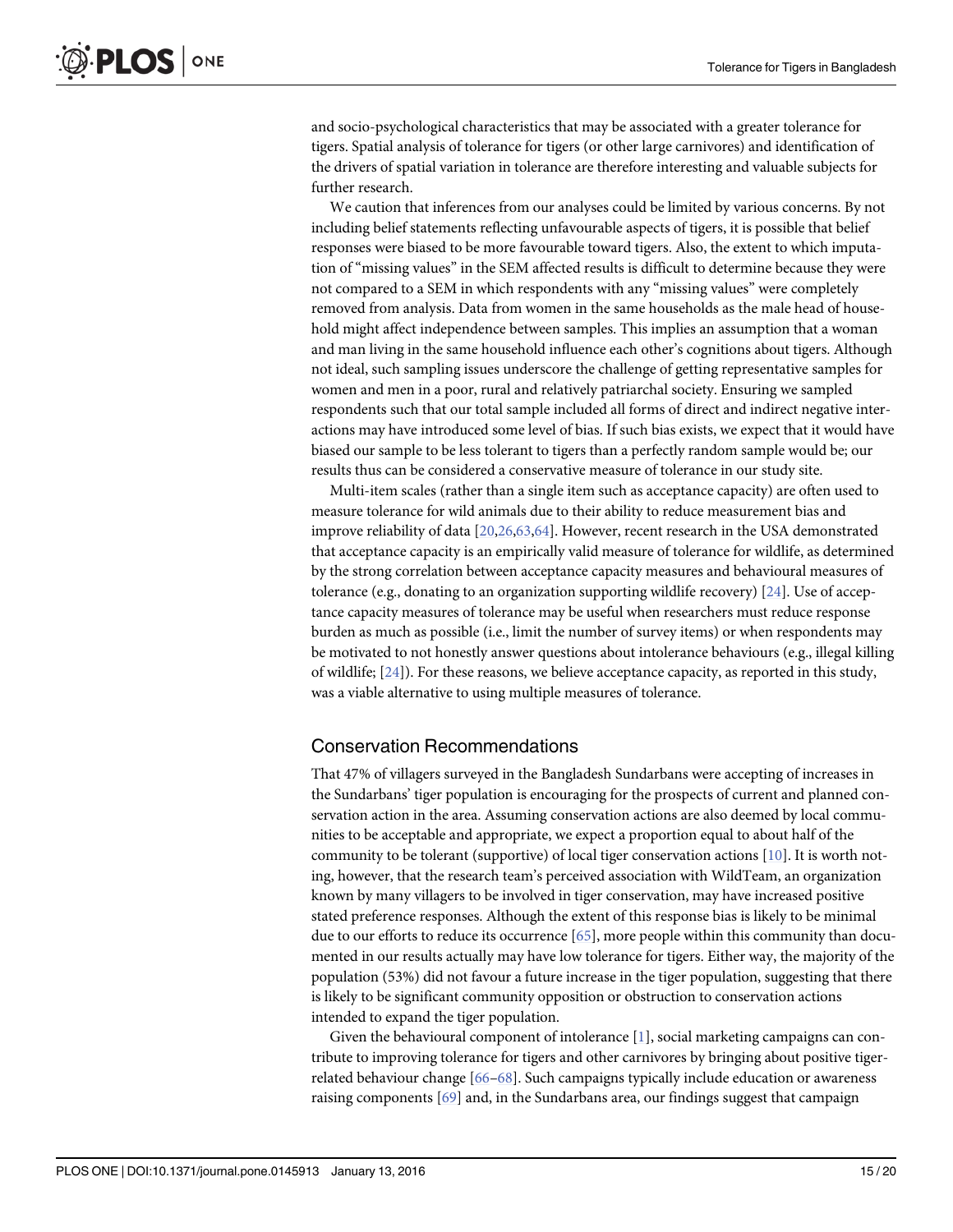<span id="page-15-0"></span>messages inspired by existing values and positive beliefs about tigers may maximize messages' resonance and receptivity within the local community [[69](#page-19-0)].

Examples of insightful positive belief statements from the Sundarbans community include: "If there are no tigers in the forest we will face death. Every year there are lots of calamities [e.g. cyclones] and the jungle protects us from these calamities. If tigers aren't in the forest then the trees will be cut down and the village will be destroyed"; and, "Man cannot live without oxygen. For oxygen we need trees and forest. To protect the forest we need tigers". Negative belief statements such as "If there are no tigers in the forest then it will be good for us as we can get resources easily", are also insightful. Together, such statements suggest that communication of the longterm benefits of tiger presence (e.g. maintenance of ecosystem function and the associated benefits for the local community), and the detrimental long-term impact(s) of removing tigers from the forest to achieve short-term economic gain, will help foster greater levels of tolerance for tigers.

Also insightful for tolerance-promoting initiatives is the belief, expressed by 57% of survey respondents that the Sundarbans tiger population currently is increasing. Statements from villagers such as: "There are thousands of tigers [in the Sundarbans]", and, "The tiger is a part of the Sundarbans, it cannot be killed" affirm that many people are not aware of the imperilled status of the population or don't recognize local threats to tigers. Campaigns which convey to local people the true current state of the Sundarbans tiger population, and the reasons for this decline, may therefore also help increase tolerance levels within this community.

Additionally, experience of fatal or non-fatal attacks on household members and livestock depredation have a negative impact on beliefs about tigers which in turn affect tolerance. Thus, as has been documented for wolves, people with the most positive beliefs about and attitudes towards the carnivore population are those with the least direct experience  $[70]$  $[70]$  $[70]$ . This finding has implications for conservation initiatives in the Sundarbans, as an increase in the tiger population may result in an increase in direct negative human-tiger interactions [[71\]](#page-19-0). Measures that reduce occurrence or severity of negative encounters between people and tigers (e.g. livelihood development activities, tiger-proofing homes and livestock pens, increasing village capacity to respond by non-lethal means when tigers enter villages; [\[49,](#page-18-0)[67](#page-19-0)]) should, in conjunction with social marketing campaigns, also help engender and maintain tolerance for tigers in the study community.

#### Conclusion

Local communities' support for carnivore conservation efforts and tolerance of species presence will be key to carnivore conservation success across increasingly anthropogenic landscapes. We demonstrate how a simple measure of tolerance (stated preferences for future carnivore population size) can be used to assess current tolerance levels. Further we show how the stated preference approach in combination with the testing of a theoretical tolerance model (based on psychological, behavioural and risk theory; see also:  $[1,4,20]$  $[1,4,20]$  $[1,4,20]$  $[1,4,20]$  $[1,4,20]$ ) via SEM, can be used to identify the direct and indirect antecedents of tolerance.

Importantly, the stated preference approach used here is suitable for application in a broad range of socio-economic and cultural contexts, including poor rural communities with low levels of education and literacy (see also [\[4](#page-16-0)]). Thus, this approach is suitable for comparative (or exploratory) studies across tiger, as well as other carnivore, range countries, and is capable of providing valuable insight into variability in tolerance levels and the determinants of tolerance for endangered species. We urge other studies to develop a-priori expectations of the socio-psychological basis for tolerance, informed from the growing literature on attitudes toward wildlife, which can then be tested empirically and compared with other studies.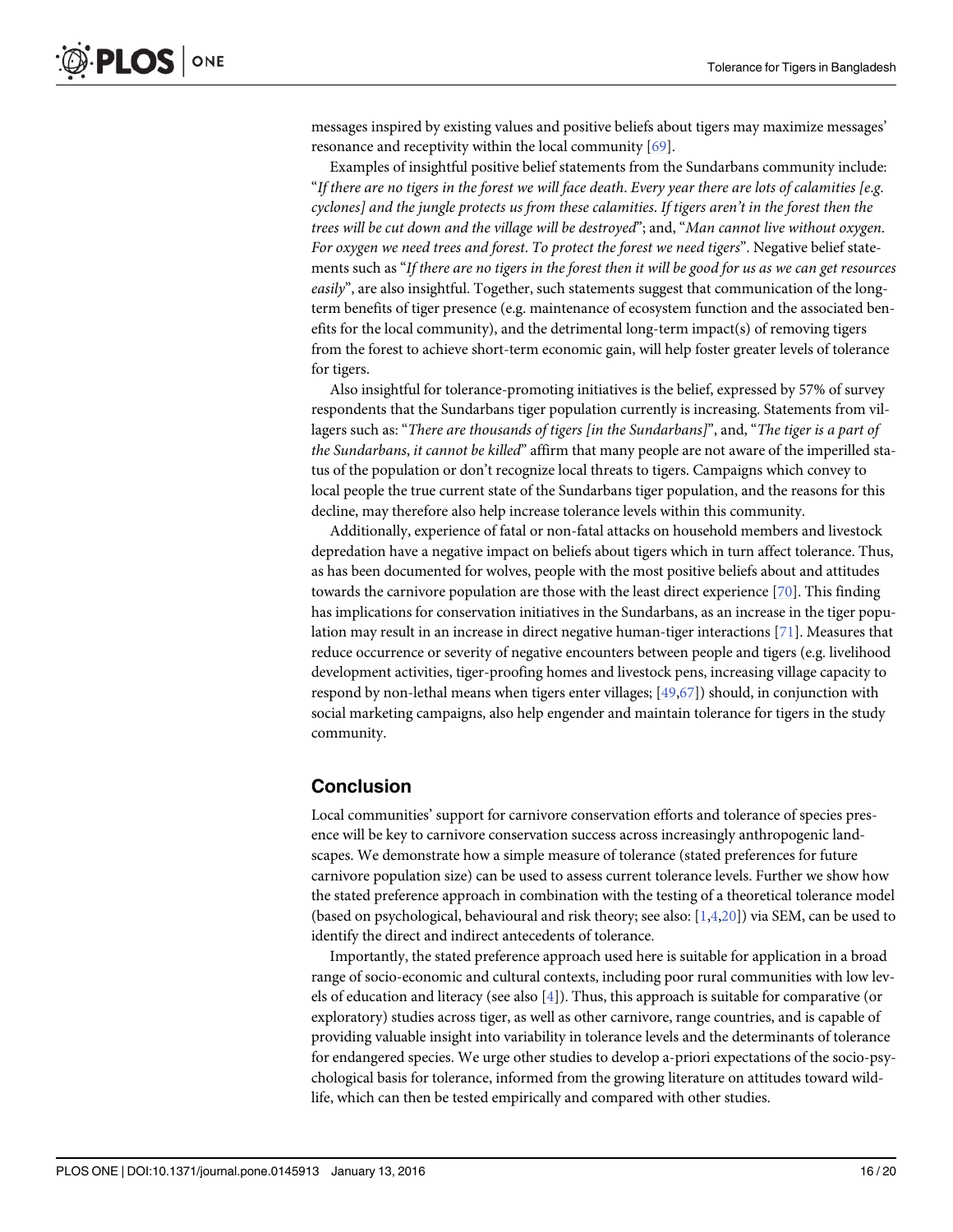<span id="page-16-0"></span>Assessment of tolerance levels and identification of the socio-psychological basis for tolerance will facilitate the development of targeted tolerance-promoting strategies. Increased tolerance levels will encourage long-term community support for conservation efforts, diminish the likelihood of discord between local communities and the conservation agencies striving to secure the future of endangered carnivores and, ultimately, help to achieve long-term humancarnivore coexistence.

## Acknowledgments

CI would like to thank her research team, particularly Zubair Fahad and Rowan Tully, as well as: M. Anwarul Islam, Samia Saif, Adam Barlow, Christina Greenwood Barlow and the rest of the staff at WildTeam; the VTRTs; Ben Baumberg for his statistical guidance; and the villagers who generously gave their time to answer our questions. The authors would also like to thank the two anonymous reviewers, whose comments improved the manuscript. Thanks also to Michigan State University's Partnership for Ecosystem Research and Management and Boise State University (NSF award number IIA-1301792 from the NSF Idaho EPSCoR Program and the National Science Foundation) who provided financial support for publication of this manuscript.

# Author Contributions

Conceived and designed the experiments: CI DM SR. Performed the experiments: CI. Analyzed the data: CI. Wrote the paper: CI NC SR TR DM. Advised data analysis: NC.

#### **References**

- [1.](#page-1-0) Bruskotter JT, Wilson RS. Determining where the wild things will be: using psychological theory to find tolerance for large carnivores. Conserv Lett. 2013; 7: 158-165. doi: [10.1111/conl.12072](http://dx.doi.org/10.1111/conl.12072)
- 2. Treves A, Bruskotter J. Tolerance for Predatory Wildlife. Science. 2014; 344: 476-7. doi: [10.1126/](http://dx.doi.org/10.1126/science.1252690) [science.1252690](http://dx.doi.org/10.1126/science.1252690) PMID: [24786065](http://www.ncbi.nlm.nih.gov/pubmed/24786065)
- [3.](#page-1-0) Ripple WJ, Estes JA, Beschta RL, Wilmers CC, Ritchie EG, Hebblewhite M, et al. Status and ecological effects of the world's largest carnivores. Science. 2014; 343: 1241484. doi: [10.1126/science.1241484](http://dx.doi.org/10.1126/science.1241484) PMID: [24408439](http://www.ncbi.nlm.nih.gov/pubmed/24408439)
- [4.](#page-1-0) Carter NH, Riley SJ, Liu J. Utility of a psychological framework for carnivore conservation. Oryx. 2012; 46: 525–535. doi: [10.1017/S0030605312000245](http://dx.doi.org/10.1017/S0030605312000245)
- [5.](#page-1-0) Kansky R, Kidd M, Knight AT. Meta-analysis of attitudes toward damage-causing mammalian wildlife. Conserv Biol. 2014; 28: 924–938. doi: [10.1111/cobi.12275](http://dx.doi.org/10.1111/cobi.12275) PMID: [24661270](http://www.ncbi.nlm.nih.gov/pubmed/24661270)
- [6.](#page-1-0) Naughton-Treves L, Treves A. Socio-ecological factors shaping local support for wildlife: crop-raiding by elephants and other wildlife in Africa. In: Woodroffe R, Thirgood S, Rabinowitz A, editors. People and Wildlife Conflict or Coexistence? Cambridge University Press, Cambridge, UK; 2005. pp. 252– 277.
- [7.](#page-1-0) Kellert SR, Black M, Reid Rush C, Bath AJ. Human culture and large carnivore conservation in North America. Conserv Biol. 1996; 10: 977–990.
- [8.](#page-1-0) Woodroffe R, Thirgood S, Rabinowitz A. The impact of human-wildlife conflict on natural systems. In: Woodroffe R., Thirgood S., Rabinowitz A., editors. People and Wildlife Conflict or Coexistence? Cambridge University Press, UK.; 2005. pp. 1–12.
- [9.](#page-1-0) Dickman AJ. Complexities of conflict: the importance of considering social factors for effectively resolv-ing human-wildlife conflict. Anim Conserv. 2010; 13: 458–466. doi: [10.1111/j.1469-1795.2010.00368.x](http://dx.doi.org/10.1111/j.1469-1795.2010.00368.x)
- [10.](#page-1-0) Zinn HC, Manfredo MJ, Vaske JJ, Jerry J. Social psychological bases for stakeholder acceptance Capacity. Hum Dimens Wildl. 2000; 5: 37–41.
- [11.](#page-1-0) Slagle K, Zajac R, Bruskotter J, Wilson R, Prange S. Building tolerance for bears: a communications experiment. J Wildl Manage. 2013; 77: 863-869. doi: [10.1002/jwmg.515](http://dx.doi.org/10.1002/jwmg.515)
- [12.](#page-1-0) Schusler TM, Chase LC, Decker DJ. Community-based comanagement: sharing responsibility when tolerance for wildlife is exceeded. Hum Dimens Wildl. 2000; 5: 34–49. doi: [10.1080/](http://dx.doi.org/10.1080/10871200009359186) [10871200009359186](http://dx.doi.org/10.1080/10871200009359186)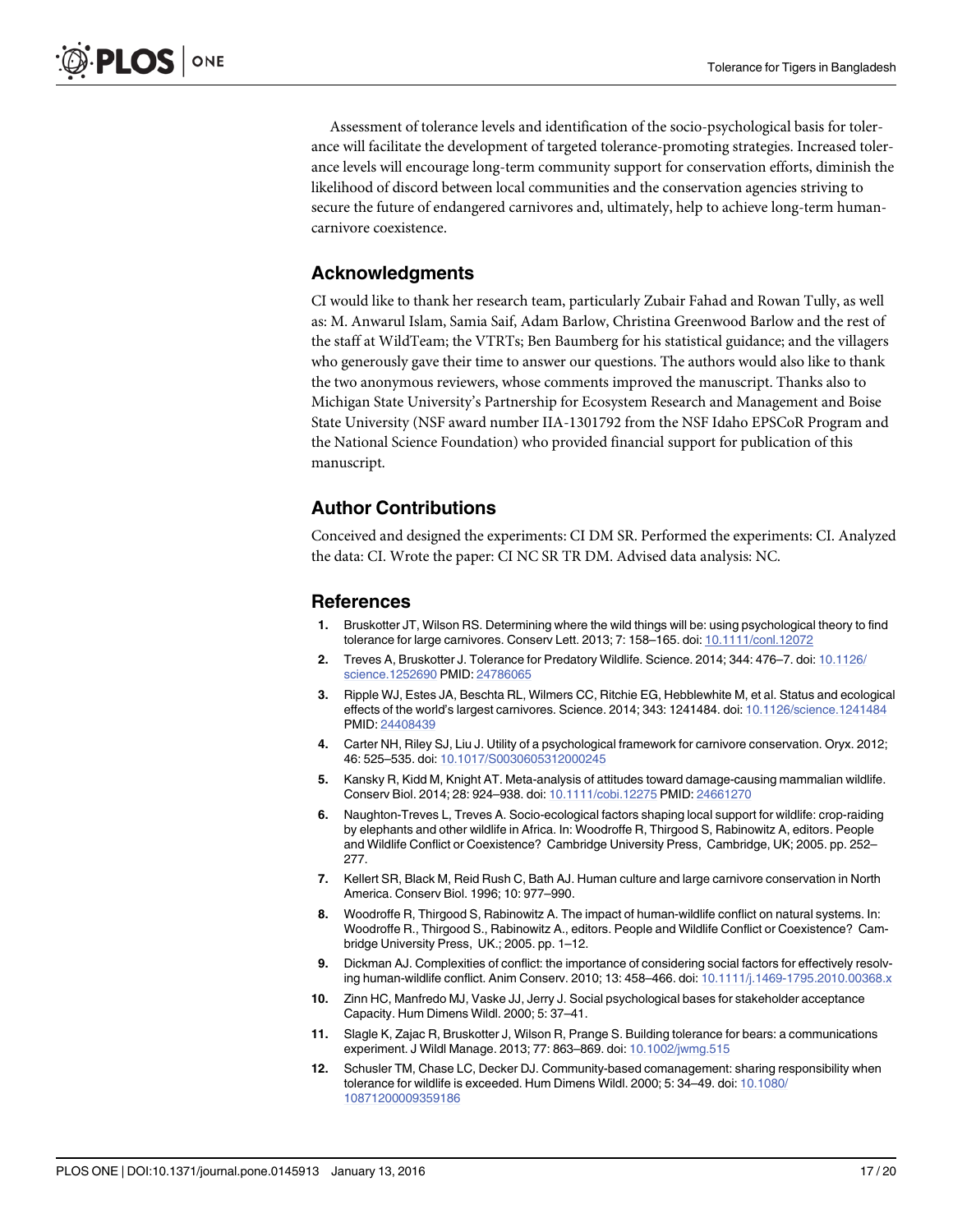- <span id="page-17-0"></span>[13.](#page-1-0) Rastogi A, Thapliyal S, Hickey GM. Community action and tiger conservation: Assessing the role of social capital. Soc Nat Resour. 2014; 27: 1271–1287. doi: [10.1080/08941920.2014.917753](http://dx.doi.org/10.1080/08941920.2014.917753)
- [14.](#page-1-0) Thirgood S, Redpath S. Hen harriers and red grouse: science, politics and human-wildlife conflict. J Appl Ecol. 2008; 45: 1550–1554. doi: [10.1111/j.1365-2664.2008.01519.x](http://dx.doi.org/10.1111/j.1365-2664.2008.01519.x)
- [15.](#page-1-0) Young JC, Marzano M, White RM, McCracken DI, Redpath SM, Carss DN, et al. The emergence of biodiversity conflicts from biodiversity impacts: characteristics and management strategies. Biodivers Conserv. 2010; 19: 3973–3990. doi: [10.1007/s10531-010-9941-7](http://dx.doi.org/10.1007/s10531-010-9941-7)
- [16.](#page-1-0) Ajzen I. The Theory of Planned Behaviour. Organ Behav Hum Decis Process. 1991; 50: 179–211.
- [17.](#page-1-0) Ajzen I, Gilbert Cote N. Attitudes and the prediction of behavior. In: Crano WD, Prislin R, editors. Attitudes and Attitude Change. Psychology Press, New York, USA; 2008. pp. 289–311.
- [18.](#page-1-0) Lischka SA, Riley SJ, Rudolph BA. Effects of impact perception on acceptance capacity for white-tailed deer. J Wildl Manage. 2008; 72: 502–509. doi: [10.2193/2007-117](http://dx.doi.org/10.2193/2007-117)
- [19.](#page-2-0) Riley SJ, Decker DJ. Risk perception as a factor in wildlife stakeholder acceptance capacity for cougars in Montana. Hum Dimens Wildl. 2000; 5: 50–62. doi: [10.1080/10871200009359187](http://dx.doi.org/10.1080/10871200009359187)
- [20.](#page-1-0) Zajac RM, Bruskotter JT, Wilson RS, Prange S. Learning to live with black bears: a psychological model of acceptance. J Wildl Manage. 2012; 76: 1331–1340. doi: [10.1002/jwmg.398](http://dx.doi.org/10.1002/jwmg.398)
- [21.](#page-1-0) Bruskotter JT, Vaske JJ, Schmidt RH. Social and cognitive correlates of Utah residents' acceptance of the lethal control of wolves. Hum Dimens Wildl. 2009; 14: 119–132. doi: [10.1080/10871200802712571](http://dx.doi.org/10.1080/10871200802712571)
- [22.](#page-1-0) Decker DJ, Purdy KG. Toward a concept of wildlife acceptance capacity in wildlife management. Wildl Soc Bull. 1988; 16: 53–57
- 23. Carpenter LH, Decker DJ, Lipscomb JF. Stakeholder acceptance capacity in wildlife management. Hum Dimens Wildl. 2000; 5: 5–19.
- [24.](#page-1-0) Bruskotter JT, Singh A, Fulton DC, Slagle K. Assessing tolerance for wildlife: clarifying relations between concepts and measures. Hum Dimens Wildl. 2015; 20: 255–270. doi: [10.1080/10871209.](http://dx.doi.org/10.1080/10871209.2015.1016387) [2015.1016387](http://dx.doi.org/10.1080/10871209.2015.1016387)
- [25.](#page-1-0) Dressel S, Sandström C, Ericsson G. A meta-analysis of studies on attitudes toward bears and wolves across Europe 1976–2012. 2014;29: 565–574. doi: [10.1111/cobi.12420](http://dx.doi.org/10.1111/cobi.12420)
- [26.](#page-4-0) Treves A, Naughton-Treves L, Shelley V. Longitudinal analysis of attitudes toward wolves. Conserv Biol. 2013; 27: 315–323. doi: [10.1111/cobi.12009](http://dx.doi.org/10.1111/cobi.12009) PMID: [23293913](http://www.ncbi.nlm.nih.gov/pubmed/23293913)
- 27. Kansky R, Knight AT. Key factors driving attitudes towards large mammals in conflict with humans. Biol Conserv. 2014; 179: 93–105. doi: [10.1016/j.biocon.2014.09.008](http://dx.doi.org/10.1016/j.biocon.2014.09.008)
- 28. Lindsey PA, du Toit JT, Mills MGL. Attitudes of ranchers towards African wild dogs Lycaon pictus: conservation implications on private land. Biol Conserv. 2005; 125: 113–121. doi: [10.1016/j.biocon.2005.](http://dx.doi.org/10.1016/j.biocon.2005.03.015) [03.015](http://dx.doi.org/10.1016/j.biocon.2005.03.015)
- 29. Campbell-Smith G, Simanjorang HVP, Leader-Williams N, Linkie M. Local attitudes and perceptions toward crop-raiding by orangutans (Pongo abelii) and other nonhuman primates in Northern Sumatra, Indonesia. Am J Primatol. 2010; 72: 866–876. doi: [10.1002/ajp.20822](http://dx.doi.org/10.1002/ajp.20822) PMID: [20301138](http://www.ncbi.nlm.nih.gov/pubmed/20301138)
- [30.](#page-2-0) Røskaft E, Händel B, Bjerke T, Kaltenborn BP. Human attitudes towards large carnivores in Norway. Wildlife Biol. 2007; 13: 172–185.
- [31.](#page-1-0) Zimmermann A, Walpole MJ, Leader-Williams N. Cattle ranchers' attitudes to conflicts with jaguar (Panthera onca) in the Pantanal of Brazil. Oryx. 2005; 39: 406–412.
- [32.](#page-1-0) Reisinger Y, Mavondo F. Structural Equation Modeling: critical issues and new developments. J Travel Tour Mark. 2008; 21: 41–71. doi: [10.1300/J073v21n04](http://dx.doi.org/10.1300/J073v21n04)
- [33.](#page-2-0) Riley SJ, Decker DJ. Wildlife stakeholder acceptance capacity for cougars in Montana. Wildl Soc Bull. 2000; 28: 931–939.
- [34.](#page-2-0) Sjöberg L. Factors in Risk Perception. Risk Anal. 2000; 20: 1–11.
- [35.](#page-2-0) Gore ML, Siemer WF, Shanahan JE, Scheufele D, Decker DJ. Effects on risk perception of media coverage of a black bear-related human fatality. Wildl Soc Bull. 2005; 33: 507–516. doi: [10.2193/0091-](http://dx.doi.org/10.2193/0091-7648(2005)33[507:EORPOM]2.0.CO;2) [7648\(2005\)33\[507:EORPOM\]2.0.CO;2](http://dx.doi.org/10.2193/0091-7648(2005)33[507:EORPOM]2.0.CO;2)
- [36.](#page-2-0) Siemer WF, Hart PS, Decker DJ, Shanahan JE. Factors that influence concern about human-black bear interactions. Hum Dimens Wildl. 2009; 14: 185–197. doi: [10.1080/10871200902856138](http://dx.doi.org/10.1080/10871200902856138)
- [37.](#page-2-0) Thornton C, Quinn M. Risk Perceptions and attitudes toward cougars in the Southern Foothills of Alberta. Hum Dimens Wildl. 2010; 15: 359–372. doi: [10.1080/10871200903582626](http://dx.doi.org/10.1080/10871200903582626)
- **[38.](#page-2-0)** Sjoberg L. Worry and risk perception. Risk Anal. 1998; 18: 85–93. PMID: [9523446](http://www.ncbi.nlm.nih.gov/pubmed/9523446)
- [39.](#page-2-0) Slovic P. Perception of Risk. Science (80-). 1987; 236: 280–285.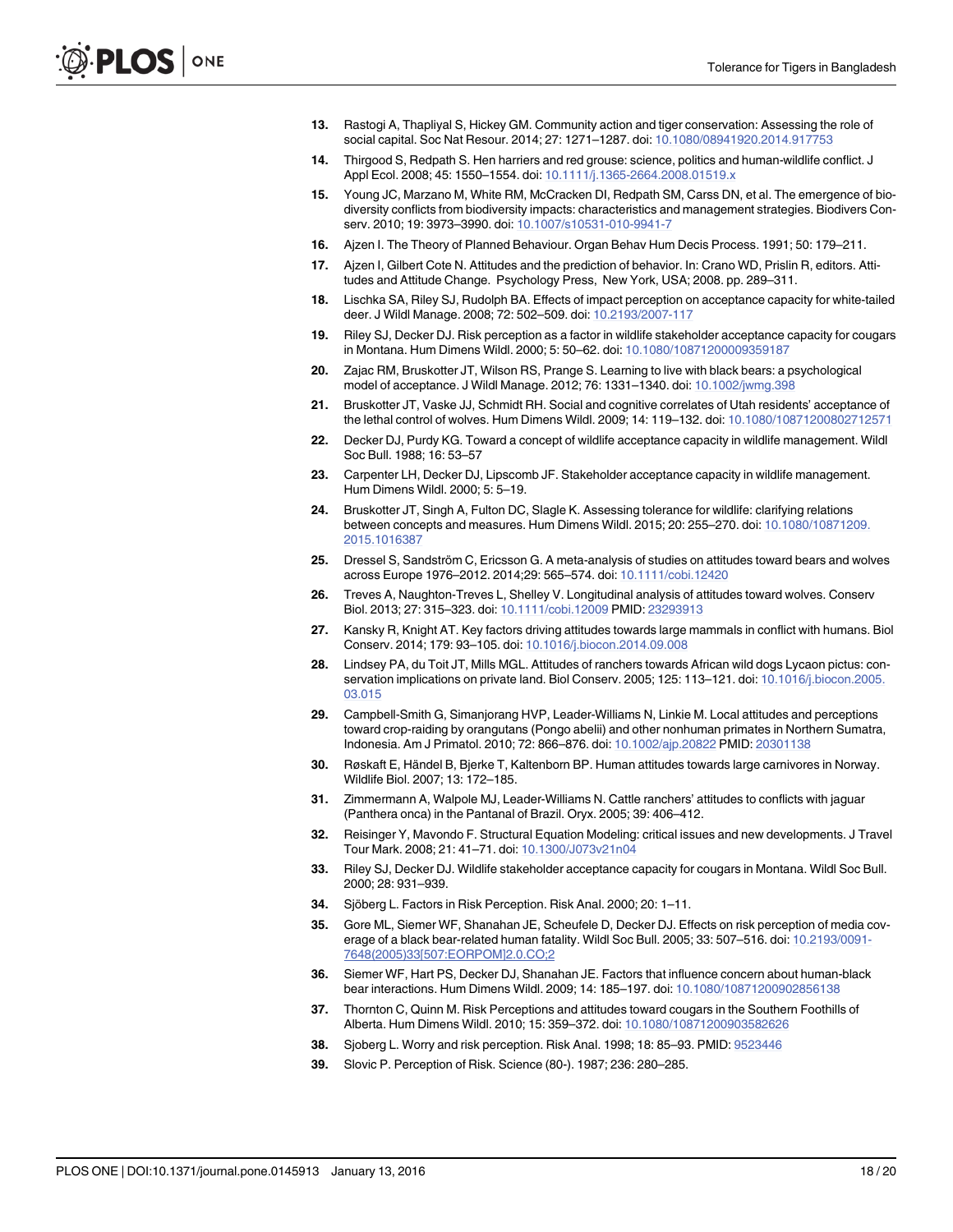- <span id="page-18-0"></span>[40.](#page-4-0) Marchini S, Macdonald DW. Predicting ranchers' intention to kill jaguars: case studies in Amazonia and Pantanal. Biol Conserv. 2012; 147: 213–221. doi: [10.1016/j.biocon.2012.01.002](http://dx.doi.org/10.1016/j.biocon.2012.01.002)
- [41.](#page-4-0) Ahmad IU, Greenwood CJ, Barlow ACD, Islam MA, Hossain ANM, Khan MMH, et al. Bangladesh Tiger Action Plan 2009–2017. 2009. Bangladesh Forest Department, Ministry of Environment and Forests, Governement of the People's Republic of Bangladesh, Dhaka, Bangladesh.
- [42.](#page-4-0) Alam MM, Rahman MA, Islam MK, Probert J., Lahann P. Bangladesh Sundarbans tiger human conflict report 2011. Wildlife Trust of Bangladesh, Dhaka, Bangladesh. 2011.
- [43.](#page-4-0) Barlow A, Alam M, Islam K, Ahsan M, Haque A, Islam A, et al. Tiger human conflict report: 2010. Wildlife Trust of Bangladesh, Dhaka, Bangladesh. 2010.
- [44.](#page-5-0) Aziz A, Barlow ACD, Greenwood CC, Islam A. Prioritizing threats to improve conservation strategy for the tiger Panthera tigris in the Sundarbans Reserve Forest of Bangladesh. Oryx. 2013; 47: 510–518. doi: [10.1017/S0030605311001682](http://dx.doi.org/10.1017/S0030605311001682)
- [45.](#page-5-0) Rahman MA, Lahann P, Hossain ANM, Ahsan M, Chakma S, Mahmud S, et al. Bangladesh Sundarbans relative tiger abundance survey. Technical Report 2012. Wildlife Trust of Bangladesh, Dhaka, Bangladesh. 2012.
- [46.](#page-7-0) Newing H, Eagle CM, Puri RK, Watson CW. Conducting research in conservation. A social science perspective. Routledge, Oxford, UK; 2011.
- [47.](#page-7-0) Oppenheim AN. Questionnaire design, interviewing and attitude meansurement. Second Edi. Continuum, London, UK; 1992.
- [48.](#page-7-0) Smith K, Barrett CB, Box PW. Participatory risk mapping for targeting research and assistance: with an example from East African pastoralists. World Dev. 2000; 28: 1945–1959.
- [49.](#page-7-0) Inskip C, Ridout M, Fahad Z, Tully R, Barlow A, Barlow CG, et al. Human–tiger conflict in context: risks to lives and livelihoods in the Bangladesh Sundarbans. Hum Ecol. 2013; 41: 169–186. doi: [10.1007/](http://dx.doi.org/10.1007/s10745-012-9556-6) [s10745-012-9556-6](http://dx.doi.org/10.1007/s10745-012-9556-6)
- [50.](#page-8-0) Ullman JB. Structural equation modeling. In: Tabachnick BG, Fidell LS, editors. Using Multivariate Statistics 3rd Edition. Harper Collins, New York.; 1996. pp. 709–812.
- [51.](#page-8-0) Lei P, Wu Q. Introduction to structural equation modeling: issues and practical considerations. In: Instructional Topics in Educational Measurement [Internet]. 2007. Available: [http://ncme.org/linkservid/](http://ncme.org/linkservid/47EFEB5A-1320-5CAE-6EC90BFDF09AA39E/showMeta/0/) [47EFEB5A-1320-5CAE-6EC90BFDF09AA39E/showMeta/0/](http://ncme.org/linkservid/47EFEB5A-1320-5CAE-6EC90BFDF09AA39E/showMeta/0/)
- [52.](#page-6-0) Byrne BM. Structural equation modeling with AMOS: basic concepts, applications, and programming. 2nd Ed. Routledge, New York, USA; 2010.
- [53.](#page-8-0) Garson GD. Structural equation modeling [Internet]. 2012. Available: [http://www.statisticalassociates.](http://www.statisticalassociates.com/) [com/](http://www.statisticalassociates.com/)
- [54.](#page-8-0) Enders CK, Bandalos DL. The relative performance of full information Maximum Likelihood Estimation for missing data in structural equation models. In: Educational Psychology Papers and Publications. Paper 64 [Internet]. 1 Jul 2001 pp. 430–457. doi: [10.1207/S15328007SEM0803\\_5](http://dx.doi.org/10.1207/S15328007SEM0803_5)
- [55.](#page-6-0) Gallagher D, Ting L, Palmer A. A journey into the unknown; taking the fear out of structural equation modeling with AMOS for the first-time user. Mark Rev. 2008; 8: 255–275. doi: [10.1362/](http://dx.doi.org/10.1362/146934708X337672) [146934708X337672](http://dx.doi.org/10.1362/146934708X337672)
- [56.](#page-8-0) Hu L, Bentler PM. Cutoff criteria for fit indexes in covariance structure analysis: conventional criteria versus new alternatives. Struct Equ Model. 1999; 6: 1–55.
- [57.](#page-10-0) Bollen KA, Pearl J. Eight Myths about Structural Equation Models (Draft chapter for: Handbook of Causal Analysis for Social Research). Technical Report R-393. July 2012 [Internet]. Morgan S, editor. 2012 pp. 0–41. Available: [http://ftp.cs.ucla.edu/pub/stat\\_ser/r393.pdf](http://ftp.cs.ucla.edu/pub/stat_ser/r393.pdf)
- [58.](#page-13-0) Naughton-Treves L, Grossberg R, Treves A. Paying for tolerance: rural citizens 'attitudes toward wolf depredation and compensation. Conserv Biol. 2003; 17: 1500–1511.
- [59.](#page-13-0) Kouabenan DR. Role of beliefs in accident and risk analysis and prevention. Saf Sci. 2009; 47: 767– 776. doi: [10.1016/j.ssci.2008.01.010](http://dx.doi.org/10.1016/j.ssci.2008.01.010)
- [60.](#page-13-0) Arnoldi J. Risk. Polity Press, Cambridge, UK; 2009.
- [61.](#page-13-0) Kouabenan DR. Beliefs and the perception of risks and accidents. Risk Anal. 1998; 18: 243–252. doi: [10.1111/j.1539-6924.1998.tb01291.x](http://dx.doi.org/10.1111/j.1539-6924.1998.tb01291.x)
- [62.](#page-13-0) Bjerke T, Vitterso J, Kaltenborn BP. Locus of control and attitudes toward large carnivores. Psychol Rep. 2000; 86: 37–46. PMID: [10778248](http://www.ncbi.nlm.nih.gov/pubmed/10778248)
- [63.](#page-14-0) Browne-Nuñez C, Jonker S a. Attitudes toward wildlife and conservation across Africa: a review of survey research. Hum Dimens Wildl. 2008; 13: 47–70. doi: [10.1080/10871200701812936](http://dx.doi.org/10.1080/10871200701812936)
- [64.](#page-14-0) Hogberg J, Treves A, Shaw B, Naughton-Treves L. Changes in attidues towads wolves before and after an inaugural public hunting and trapping season early evidence from Wisconsin's wolf range Environ Conserv. 2015; 1–11. doi: [10.1017/S037689291500017X](http://dx.doi.org/10.1017/S037689291500017X)